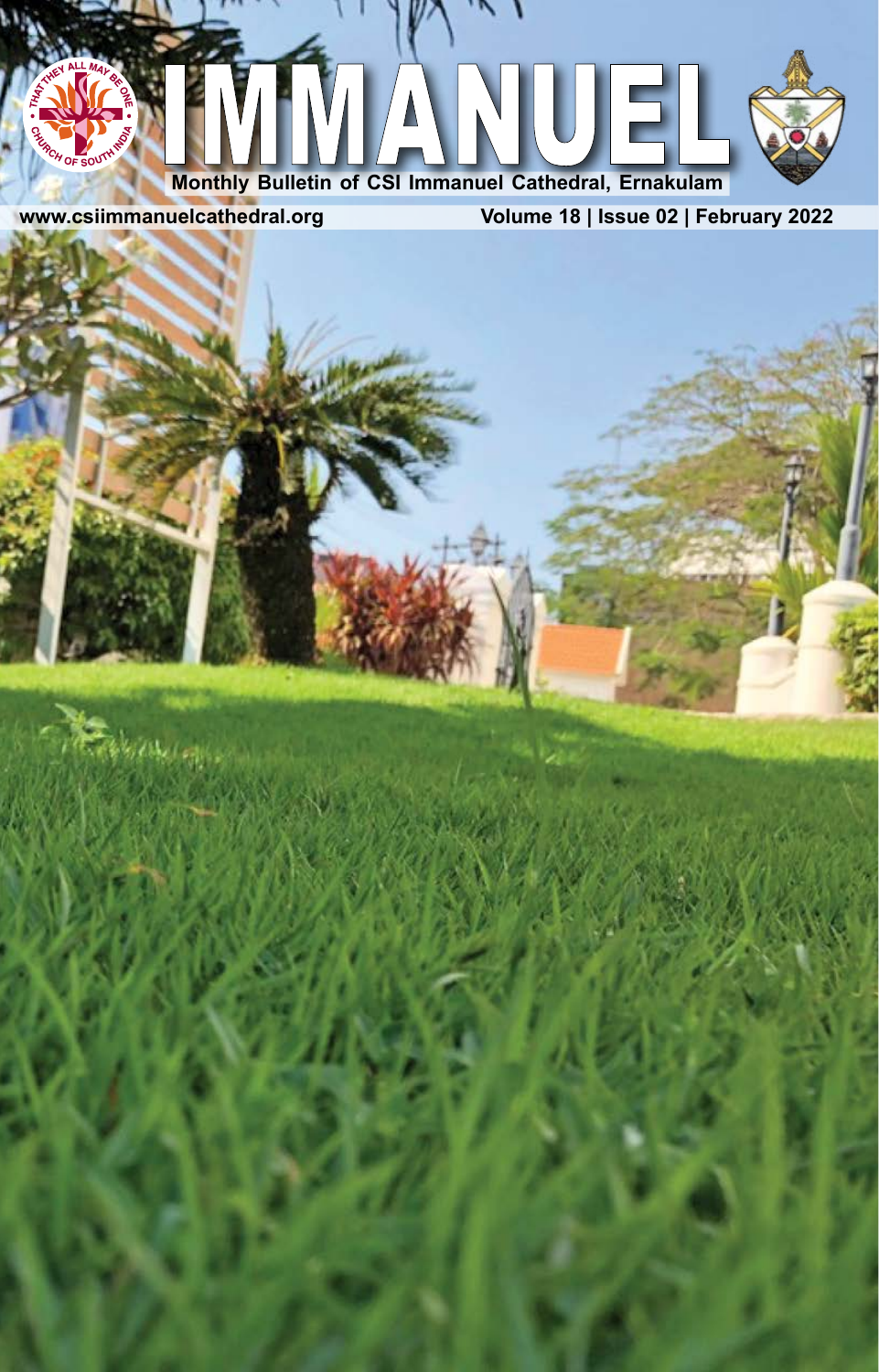

CSI IMMANUEL CATHEDRAL Broadway, Ernakulam - 682 011 Church Office: 0484 - 2355680

#### **BISHOP**

| 9746120602                         |
|------------------------------------|
|                                    |
|                                    |
| 9995719836                         |
| 9207202783                         |
|                                    |
| 7907859453                         |
|                                    |
|                                    |
| 9388602722                         |
| 9539847485                         |
|                                    |
| 9744425415                         |
| <b>Pastorate Committee Members</b> |
| 9895813758                         |
| 9995986888                         |
| 9745449385                         |
| 9447404880                         |
| 7736623961                         |
| 9895800042                         |
| 9447156509                         |
| 8138917201                         |
| 9446492974                         |
| 8113084585                         |
|                                    |
| 9645809501                         |
| 9447347621                         |
| 8129830242                         |
| 9495361819                         |
| 9961133411                         |
| 9447972092                         |
| 8089808102                         |
| 7356437098                         |
| 9388844881                         |
|                                    |
| 9746473855                         |
|                                    |

Outstation: **CSI ST. JOHNS CHURCH, MULAVUKAD**

February 2022 **IMMANUEL 2**



**Rev. John Joseph** Chairman & Vicar



**Rev. Aneesh Mathew** Assistant Vicar

**CSI Immanuel Communication Sub Committee** Rev. John Joseph Rev. Aneesh Mathew Mr. Abraham Simon Mr. Thomas Thomas Mr. M J Varkey Cdr. Reginald Daniel Mrs. Roshan Kuruvilla Mr. Jibu Jose



[www.csiimmanuelcathedral.org](http://www.csiimmanuelcathedral.org)

**Write to us: csiimmanuelekm@gmail.com** Private Circulation only • Cover & Layout : Jibu Jose • Print @ Printers Castle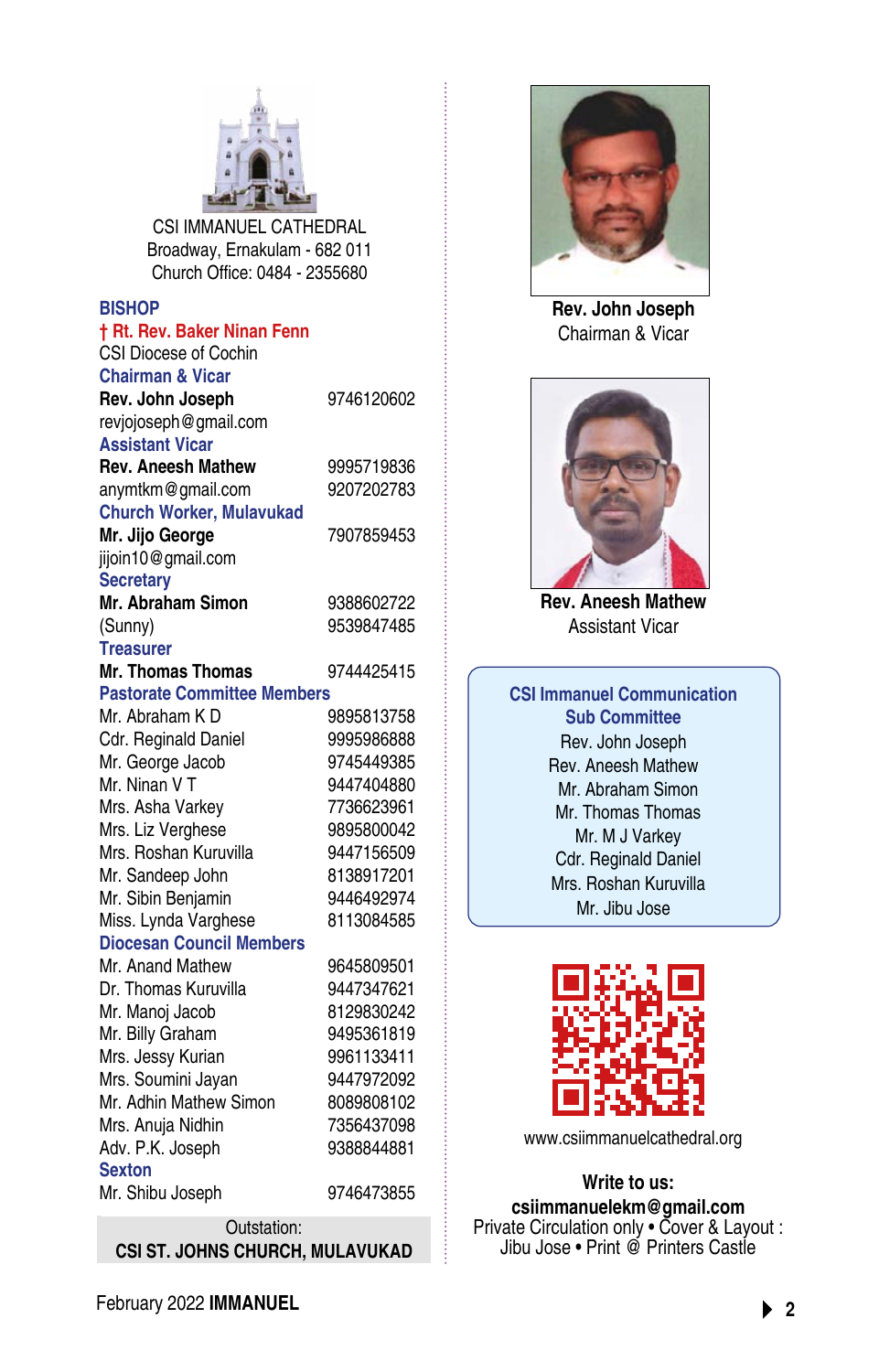From our Vicar

Dear friends,

Warm greetings!!!!

As I am sitting to prepare this message, I see that the third wave of Covid'19 looms before us as a horrific giant leaning forward to devour us. We do not know what would happen in the next two- three weeks. What all things happened, we don't have other options but we have to face it courageously. This month I would like to share with you some thoughts regarding what should be our Christian response towards difficult situations in our lives. What should be our faith response towards such overwhelming situations like this, especially during a pandemic which lingers twenty, twenty five months like an uninvited guest? One thing we must keep in our mind is that when difficult times come across our life, don't think that it is the end, because in every tight place, God will provide a way of escape. Living with difficulties does not mean that we are out of the will of God. Every situation we think as out of our hand, surely we are in God's hand. The Holy Bible explicitly says, "No temptation has overtaken you but such as is common to man; and God is faithful, who will not allow you to be tempted beyond what you are able, but with the temptation will provide the way of escape also, that you may be able to endure it" (1 Cor: 10:13) What is God's way of escape? It is to give us a new perspective of

God's plan for us. A new realization, that realization will help us to endure the tribulations.

To clarify the need of the new perspective on God's plan in our life to withstand the tribulations, I would like to bring to your notice an incident that happened in the life of Andrew Murray. Andrew Murray junior (1828-1917) was the son of a Scottish missionary in South Africa, Andrew Murray senior, and was a Christian Minister of Dutch Reformed Church in South Africa and a prolific writer of Christian literature. Back in 1895, Andrew Murray was suffering from a terrible back pain, the result of a long standing injury. One day while he was in his room, his hostess told him that a woman had come to the door in great distress, seeking if he had any advice for her. Murray handed her a paper he had just written, and said, "Give her the advice I have just written for myself." This is what it said: In times of trouble say first, "He brought me here. It is by his will I am in this strait place; in this I will rest." Next, "He will keep me here in His love, and give me grace in this trial to behave as His child." Then say, "He will make the trial a blessing, teaching me lessons he intends me to learn, and working in me the grace He means to bestow." and last say, "In His good time He can bring me out again. How and when He knows."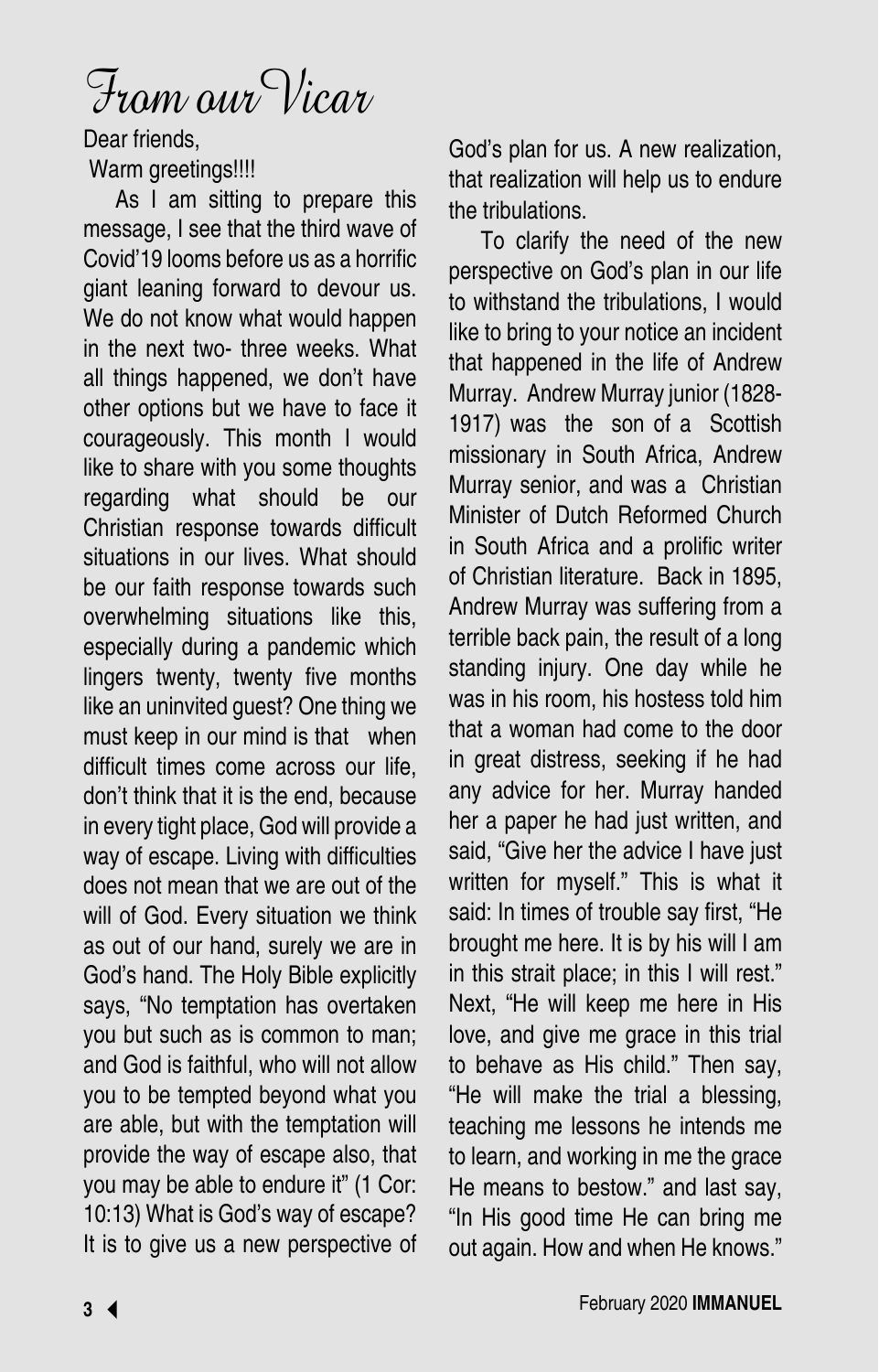Therefore say, "I am here by God's appointment, in His keeping, under His training and for His time." Andrew Murray overcame all his sufferings with such a perspective, that difficult time in life is God's appointment for a specific time with a specific purpose. If there is no situation that is desperate for God, there is no

(പിയ സുഹ്വത്തുക്കളെ, ഹ്വദ്വമായ ആശംസകൾ!!!!!

ഈസന്ദേശം തയ്യാറാക്കാൻ ഞാൻ ഇരിക്കു മ്പോൾ, കൊവിഡ് 19-ന്റെ മൂന്നാം തരംഗം നമ്മെ വിഴുങ്ങാൻ ഒരു ഭയാനകമായ ദീമാകാര  $\alpha$ ായി നമ്മുടെ മുമ്പിൽ നിൽക്കുന്നതായി ഞാൻ കാണുന്നു. അടുത്ത രണ്ടോ മൂന്നോ ആഴ്ച യിൽ എന്ത് സംഭവിക്കുമെന്ന് അറിയില്ല. എന്താണ് സംഭവിച്ചത്, നമുക്ക് മറ്റ് മാർഗങ്ങ ളില്ല, പക്ഷേ ധൈര്യത്തോടെ അതിനെ നേരി ടണം. നമ്മുടെ ജീവിതത്തിലെ പ്രയാസകര മായ സാഹചര്വങ്ങളോടുള്ള നമ്മുടെ ക്രിസ് തീയ പ്രതികരണം എന്തായിരിക്കണം എന്നതി നെക്കുറിച്ചുള്ള ചില ചിന്തകൾ ഈ മാസം നിങ്ങളുമായി പങ്കിടാൻ ഞാൻ ആഗ്രഹിക്കു ന്നു. പ്രത്വേകിച്ച് ഇരുപതുഇരുപത്തഞ്ചു മാസ ങ്ങൾ ക്ഷണിക്കപ്പെടാത്ത അതിഥിയെപ്പോലെ നീണ്ടുനിൽക്കുന്ന മഹാമാരിയുടെ കാലത്ത്. ഇതുപോലുള്ള അതിരൂക്ഷമായ സാഹചര്വ ങ്ങളോടുള്ള നമ്മുടെ വിര്വാസപരമായ പ്രതി കരണം എന്തായിരിക്കണം. നാം മനസ്സിൽ സൂക്ഷിക്കേണ്ട ഒരു കാര്വം, നമ്മുടെ ജീവിത ത്തിൽ പ്രയാസകരമായ സമയങ്ങൾ വരു മ്പോൾ, അത് അവസാനമാണെന്ന് കരുത രുത്, കാരണം എല്ലാ ഇടുങ്ങിയ സ്ഥലങ്ങളി ലും ദൈവം രക്ഷപ്പെടാനുള്ള വഴി  $\overline{m}$  ൽ കും .  $\overline{l}$  പ യാ $\overline{m}$  ഞ .  $\overline{p}$  ാരട

desperate situation for us. No matter how deep the water and high the mountain and how hot the fire, God stands with us by our right hand. Let's put our trust in God and let's move forward with perseverance. SHALOM **Rev. John Joseph Vicar/Chairman**

ജീവിക്കുക എന്നതിനർത്ഥം നാം ദൈവഹിതത്തിന് പുറത്താണ് എന്നല്ല. എല്ലാ സാഹചര്വങ്ങളും നമ്മുടെ കൈയ്യിൽ നിന്ന് വിട്ടുപോയി എന്നു നമ്മൾ വിചാരിക്കുന്ന അവസരങ്ങളിൽ, തീർച്ചയാ യും നമ്മൾ ദൈവത്തിന്റെ കൈയിലാണ്. വിശുദ്ധ ബൈബിൾ വ്വക്തമായി പറയു ന്നു: മനുഷ്വർക്ക് പൊതുവായുള്ള ഒരു  $[$ പലോദനവും നിങ്ങളെ പിടികൂടിയിട്ടില്ല; ദൈവം വിശ്വസ്തനാണ്, അവൻ നിങ്ങളുടെ കഴിവിനപ്പുറം പരീക്ഷിക്കപ്പെടാൻ നിങ്ങളെ അനുവദിക്കില്ല, എന്നാൽ പ്രലോഭനത്തോ ടൊപ്പം നിങ്ങൾക്ക് അത് സഹിച്ചുനിൽക്കാൻ കഴിയേണ്ടതിന് രക്ഷപ്പെടാനുള്ള വഴിയും നൽകും (1 കോറി: 10:13) എന്താണ് ? രക്ഷ പെടാനുള്ള ദൈവത്തിന്റെ വഴി? നമുക്കു വേണ്ടിയുള്ള ദൈവത്തിന്റെ പദ്ധതിയെക്കു റിച്ചുള്ള ഒരു പുതിയ വീക്ഷണം നൽകാനാ ണ് അത്. ഒരു പുതിയ തിരിച്ചറിവ്, ആ തിരിച്ചറിവ് കഷ്ടതകൾ സഹിക്കാൻ നമ<u>െ</u> സഹായിക്കും.

കഷതകളെ അതിജീവിക്കാനുള്ള നമ്മുടെ ജീവിതത്തിൽ ദൈവത്തിന്റെ പദ്ധതിയെക്കുറി ച്ചുള്ള പുതിയ കാഴ്ചപ്പാടിന്റെ ആവശ്വ കത വ്വക്തമാക്കുന്നതിന്, ആൻഡ്രൂ മുറെ യുടെ ജീവിതത്തിൽ സംഭവിച്ച ഒരു സംഭവം നിങ്ങളുടെ ശ്രദ്ധയിൽപ്പെടുത്താൻ ഞാൻ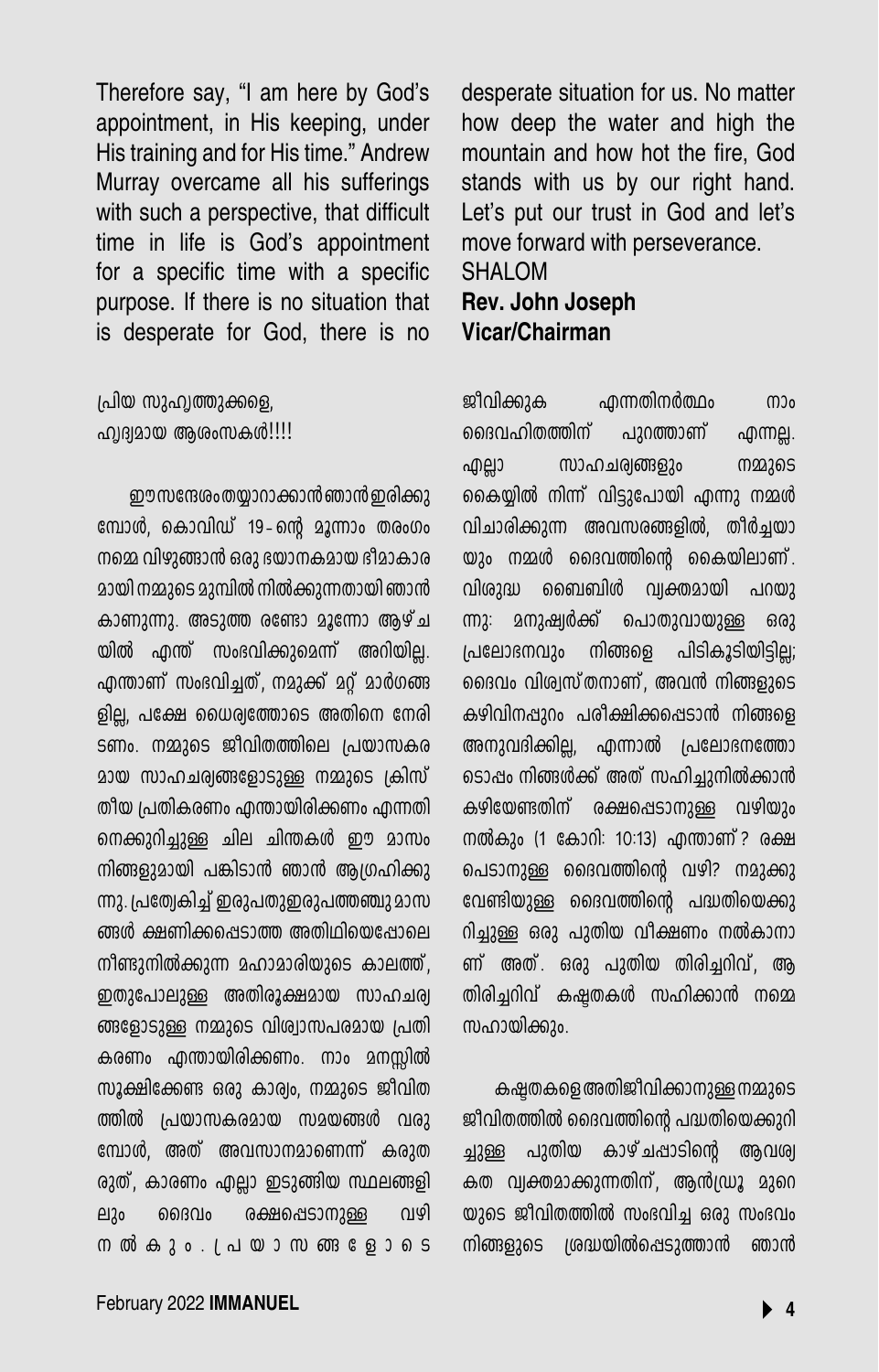ആഗ്രഹിക്കുന്നു. (ആൻഡ്രൂ മുറെ ജൂനിയർ (1828 - 1917) ദക്ഷിണാപ്രിക്കയിലെ ഒരുസ് കോ ട്ടിഷ് മിഷനറിയുടെ മകനായിരുന്നു, ആൻഡ്രൂ മുറെ സീനിയർ, കൂടാതെ ദക്ഷിണാപ്രിക്ക യിലെ ഡച്ച് റിഫോംഡ് ചർച്ചിന്റെ ക്രിസ്ത്വൻ  $9$ (ന്തിയും ക്രിസ്ത്വൻ സാഹിത്വത്തിലെ മിക ച്ച എഴുത്തുകാരനുമായിരുന്നു. 1895–ൽ ആൻഗ്രൂ മുറെയ്ക്ക് ഭയങ്കര നടുവേദന ഉണ്ടായി, ദീർഘകാലത്തെ മുറിവിന്റെ അനന്തര ഫലം. ഒരു ദിവസം അവന്റെ മാറിയിൽ അയിരി ക്കുമ്പോൾ, അവന്റെ ഹോസ്സസ് അവനോട് പറഞ്ഞു, അയാൾക്ക് എന്തെങ്കിലും ഉപദേശ  $22$ ണ്ടോ എന്ന് അന്വേഷിച്ച് ഒരു സ്ത്രീ വളരെ വിഷമത്തോടെ വാതിൽക്കൽ വന്നിരിക്കുന്നു. 2300 താൻ അ**പ്പോൾ എഴുതിയ ഒരു പേ**ഷർ അവളുടെ കൈയിൽ നീട്ടി പറഞ്ഞു, "ഞാൻ എനിക്കായി എഴുതിയ ഉപദേശം അവൾക്ക് നൽകുക." ഇത് ഇതാണ്: കഷകാലത്ത് ആദ്യം പറയുക, "അവൻ എന്നെ ഇവിടെ കൊണ്ടുവന്നു, അത് അവന്റെ ഇഷ്യപ്രകാ  $62$ ാണ് . ഞാൻ ഈ ഇടുങ്ങിയ സ്ഥലത്താണ്; ഇവിടെ ഞാൻ വിശമിക്കും." അടുത്തതായി. "അവൻ എന്നെ ഇവിടെ തന്റെ സ് നേഹത്തിൽ സൂക്ഷിക്കുകയും അവന്റെ കുട്ടിയെപ്പോലെ പെരുമാറാൻ ഈ പരീക്ഷണത്തിൽ എനിക്ക് ക്വപ നൽകുകയും ചെയ്യും." എന്നിട്ട് പറയു ക, "അവൻ പരീക്ഷ ഒരു അനുഗ്രഹം ആക്കും, അവൻ എന്നെ പഠിക്കാൻ ഉദ്ദേശിക്കുന്ന പാഠങ്ങൾ പഠിപ്പിക്കുകയും, അവൻ ന ൽകുന്ന ക്വപ എന്നിൽ പ്രവർത്തിക്കുകയും ചെയ്യുക," അവസാനം പറയുക, "അവന്റെ നന്മയിൽ അവന് ഹന്നെ വീണ്ടാം പുറത്തു കൊണ്ടുവരാൻ കഴിയുന്ന സമയം.  $\Delta$ എങ്ങനെ, എപ്പോൾ അവൻ അറിയുന്നു. അതുകൊണ്ട് പറയുക, "ദൈവത്തിന്റെ നിയ മനത്താൽ, അവന്റെ സംരക്ഷണത്തിൽ, അവന്റെ പരിശീലനത്തിൻ കീഴിലും അവന്റെ സമയത്തിനായി ഞാൻ നവിടെയുണ്ട്."

ആൻഗ്രൂ മുറെ തന്റെ എല്ലാ കഷ്പ്പാടുകളും അത്തരമൊരു വീക്ഷണത്തോടെ മറികടന്നു. ജീവിതത്തിലെ ബുദ്ധിമുട്ടുള്ള സമയം ഒരു <u>പ്രത്വേക ലക്ഷ്വത്തോടെയുള്ള ഒരു നിശ്ചിത</u> സമയത്തേക്കുള്ള ദൈവത്തിന്റെ നിയമ നമാണ്. ദൈവത്തെ സംന്ധിച്ചിടത്തോളം നിരാശാജനകമായ ഒരു സാഹചര്വവുമിലെ ങ്കിൽ, നമുക്ക് നിരാശാജനകമായ ഒരു സാഹ ചര്വവുമില്ല. എത്ര ആഴമുള്ള വെള്ളവും പർവതവും എത്ര ഉയർന്ന തീയും ഉണ്ടെ ങ്കിലും ദൈവം നമ്മുടെ വലതു കൈ യിൽ നമ്മോടൊപ്പം നിൽക്കുന്നു. നമുക്ക് ദൈവത്തിൽ ആശ്രയിക്കാം, സ്ഥിരോത്സാഹ  $@00006922@000000.$  $(0.08P1)$ o

<u>റവ ജോൺ ജോസഫ്</u> വികാർ**/ചെയർ**മാൻ



February 2022 **IMMANUEL 5**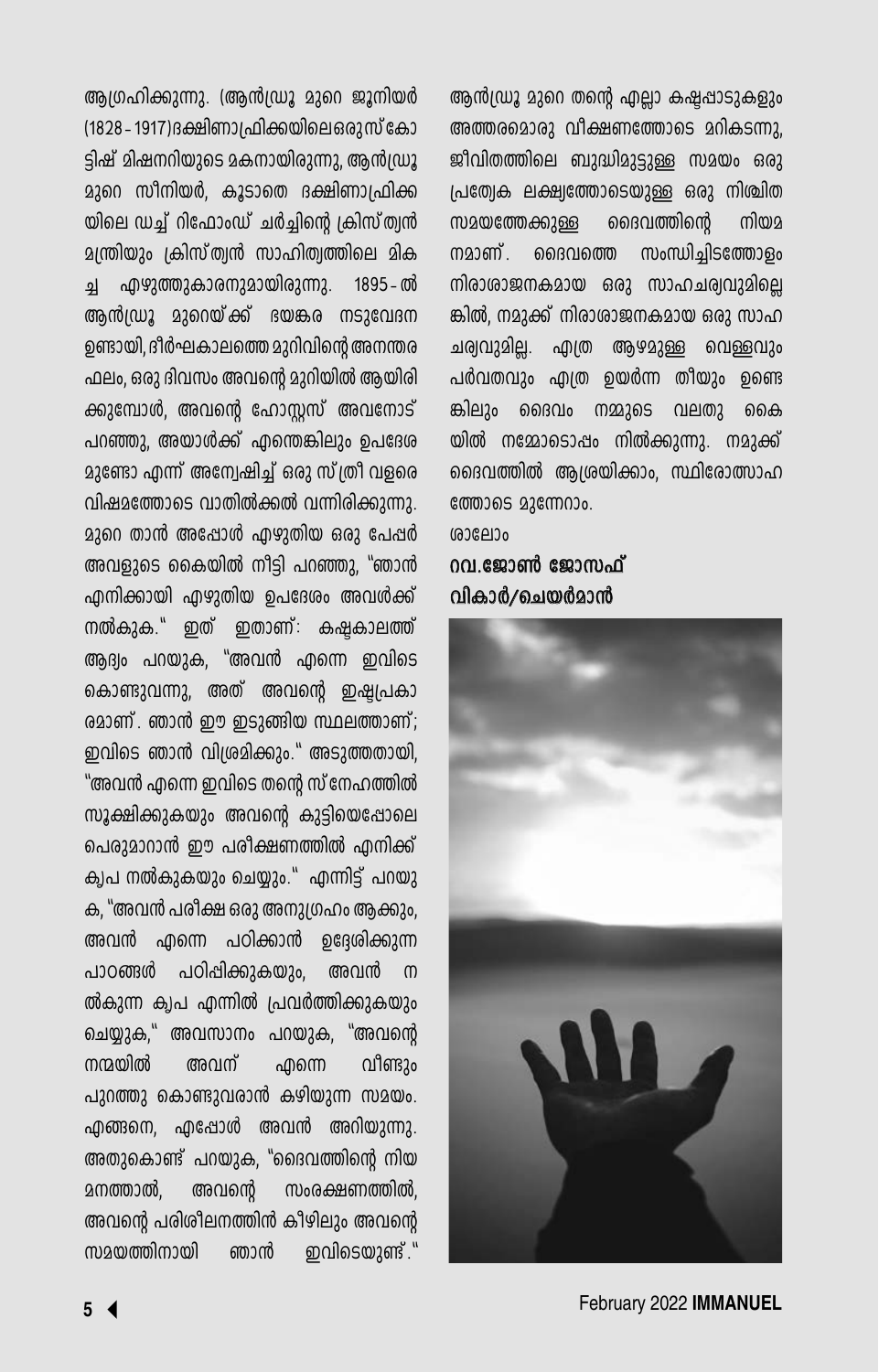Cathedral News

## **Sunday School**

By the Grace of God, the Sunday school classes for the New Year have started from 16th January, 2022. From this year, we are following the Sunday school curriculum from Madhya Kerala Diocese. We also had a teacher's meeting on 17th January wherein our Vicar, Rev. John Joseph gave us all insight into the role of Sunday school teachers in the ministry of Sunday school. He

also took us into a brief study on the importance of knowing the doctrines of the Church. We thank our Achens and the church committee for their



wholehearted support in this ministry. Please remember to register your children with the Sunday school. Also pray for the children who are preparing for their grade exams and confirmation.

**Sunday school classes for this academic year have started. Kindly join in the Sunday school. For more details, kindly contact** 

**Mr. Benjamin Vedanayakam: 9496275929 / Mrs. Benitta: 9447716828.**

## **Youth Fellowship**

*"Young people, enjoy your youth. Be happy while you are still young. Do what you want to do, and follow your heart's desire. But remember that God is going to judge you for whatever you do" - Ecclesiastes 11:9-10*

### Glory to God

We, the youth, by the grace of God have been able to serve His kingdom through our humble activities amidst the uncertainties of this pandemic.

We went to Karunalayam, Aluva on 4th January 2022 to give the proposed amount for them to buy sportswear. We spent the evening with the members, distributed

sweets among the  $\leq$ students and staff. We have also planned to go there and spend a whole day with activities as per the suggestion from Bishop.



Kindly give the subscription for the fellowship.

Diocese youth registration is going on, request all youths to fill in the forms; registration is mandatory as only registered youth can take part in the Diocese activities.

Youth Prayer Cell will restart from February onwards. This time we are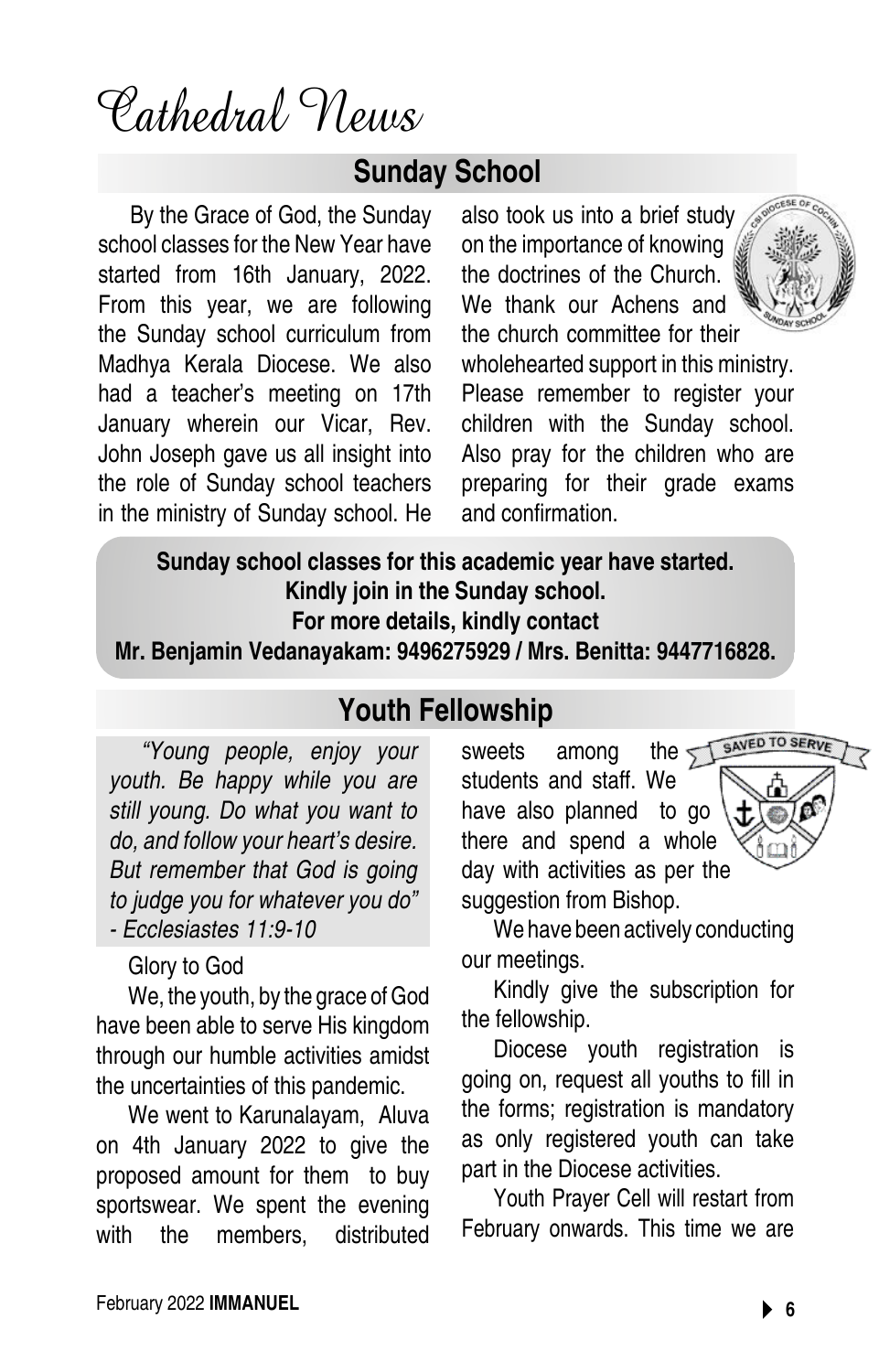planning a joint prayer cell, looking forward to participation from all the church members. 'A day's family prayer with the youth' is our new vision.

Youth retreat is planned to be

**Women's Fellowship**

*"Be merciful unto me, O God, be merciful unto me: for my soul trusteth in Thee: Yea, in the shadow of Thy wings will I make my refuge, until these calamities be over past. (Psalms57:1)*

Greetings in the precious name of our Lord and Saviour Jesus Christ.

Our Bible study is going on wonderfully and efficiently on all Wednesdays under the leadership of Rev. John Joseph achen. More members have started joining the Zoom which is a very encouraging factor.

On every Friday at 10.00 a.m. we are having our intercessory prayer (meditation). It is a great blessing to our members as it is a time of singing and praising God for his great provisions.

conducted in the coming months. He will call on me, and I will

answer him; I will be with him in trouble, I will deliver him and honor him. Psalm 91: 15

We have started Divyabodhini classes from 19th January. Those who wish to attend may please give your names.



Please prepare for the Bible Quiz to be held on February

27th. (Sunday) after Malayalam service.

We take this opportunity to thank Rev.John Joseph Achen and Mini Kochamma, Rev.Aneesh achen and Asha LathaKochamma and Jijo George Mulavukad upadeshi for their support and guidance.

May God bless us all.

Please participate in our programmes Wednesday Bible study 10.00 a.m. Friday Intercessory prayer at 10.00 a.m. Last Saturday of the month - Retreat

## **Senior Fellowship**

The senior Fellowship Meeting could not be held during the last two years due to COVID. The matter has been discussed with the Achens and requested to decide a convenient day to continue the meeting as usual. Developments in this regard will be reported to the members at the earliest. Holy Communion service for senior citizens of the church has started on every Wednesday at 8.30AM in the church Chapel.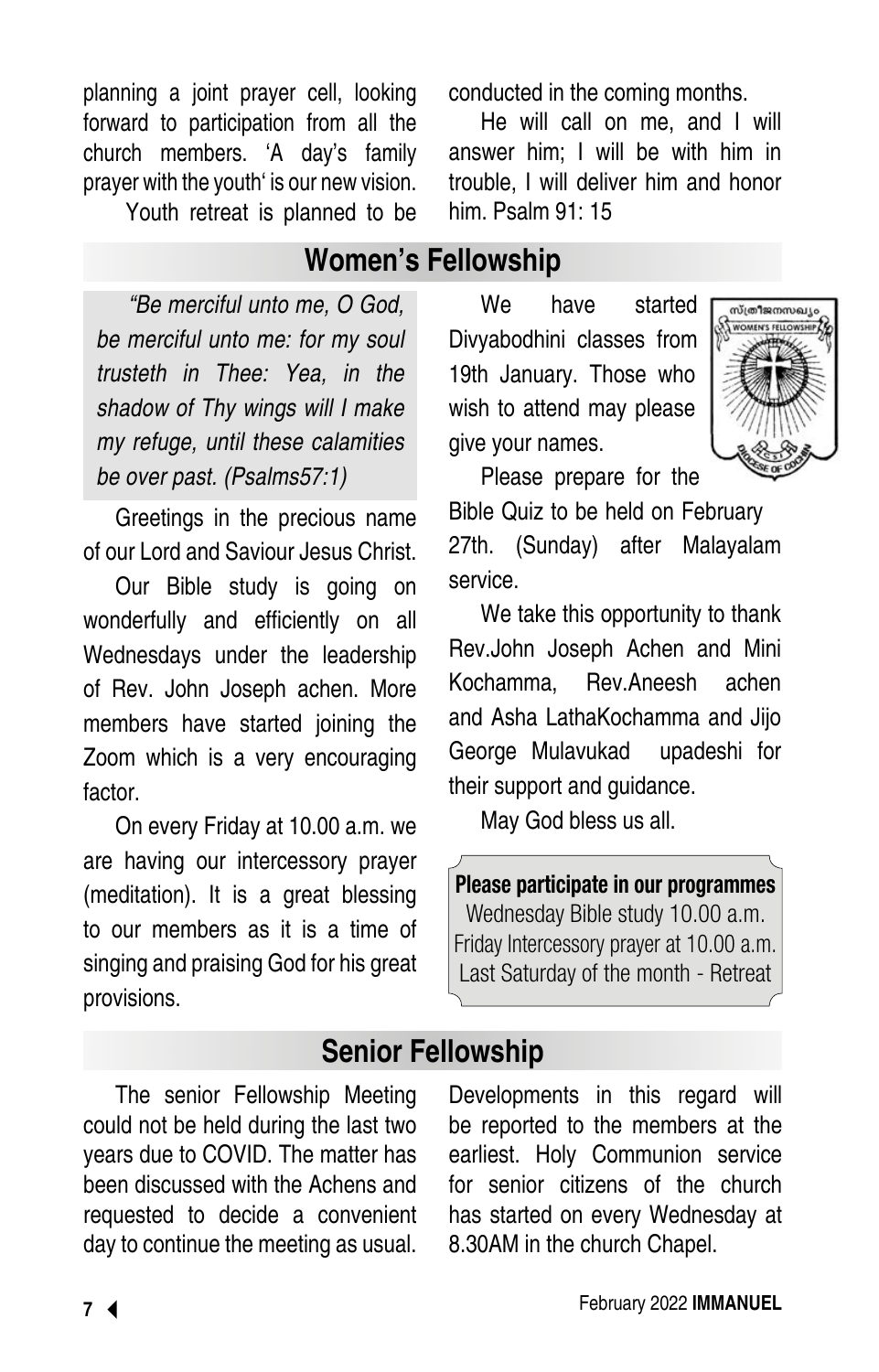## **Family Care Fellowship**

*In your relationship with one another, have the same mindset as Christ Jesus. Philippians 2:5*

The monthly meeting was conducted on 16/01/2022. The meeting commenced with an opening Hymn followed by prayer by the Chairman of the Cathedral, Rev. John Joseph Achen. Dr. Soumini Jayan welcomed the fellowship members to the meeting.

The Secretary and Treasurer presented the reports and a discussion on the reports was done during the meeting. The fellowship discussed the inclusion of 5 new members in the committee and the need for the same was also discussed and the Chairman gave explanation for the addition of 5 new committee members in the fellowship. The need as stated was, the fellowship was lacking a written and ordered portfolio, rules, regulations and governing details and that has to be made in a proper way, written down and published and for the same purpose the newly added members will be assigned under the supervision of the fellowship Secretary and Cathedral Chairman. The Chairman Rev John Joseph Achen officially declared the joining of 5 new members in the Family care fellowship committee and the same was passed in the meeting. As the participation

February 2022 **IMMANUEL 8**

of women was less in the fellowship committee, one more woman member  $\frac{d}{dx}$ Smt. Baby Jacob was also selected as new member in the committee. The yearly report of Family care fellowship was also presented during the meeting and the same was passed in meeting. There was discussion also on the future programmes to be conducted and a review of the programmes conducted in the past. The Chairman suggested having a good budgeted program management for future programmes of the fellowship. It was also decided to support two members who were suffering from illness and financial constraints. The fellowship meeting ended with Vote of Thanks by Smt. Preetha Joseph and closing prayer and Benediction by Rev John Joseph Achen.A total of 26 members attended the meeting. The next monthly meeting of Family care is scheduled on 20/02/2022.

**Monthly Programme February 2022 08. Family care Fellowship Prayer programme - 7pm. 20. Family Care Fellowship** 

**meeting - after Eng & Mal Service 22. Prayer meeting - 7pm online**

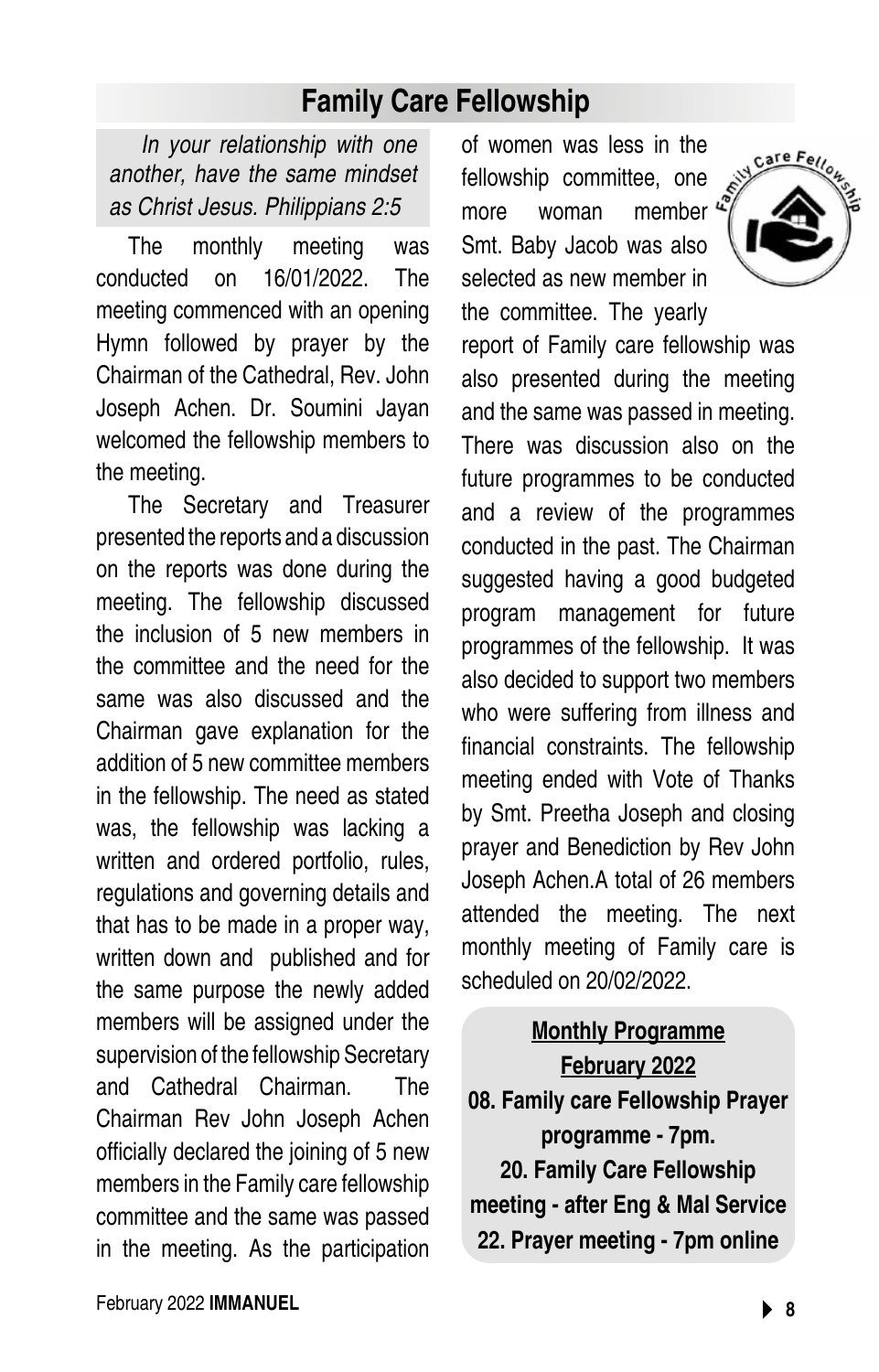## **Marriage**

- 1. The marriage between **Dr. THOMAS EIPE** S/o Mr. W. J Eipe& Mrs. Jiby Eipe, member of CSI Immanuel Cathedral & **Dr. JILU ANNA JACOB** D/o Mr. Reji Jacob Varghese & Dr. Sherly Mary John was solemnized in the Cathedral Church on 22nd January 2022.
- 2. The marriage between **FEMICS GEORGE** S/o Mr. George Johnson & Mrs. Celine George, member of CSI Immanuel Cathedral & **ANJALI VARGHESE** D/o Mr. Jose Varghese & Mrs. Valsamma Varghese, was solemnized in the Cathedral Church on 24th January 2022.
- 3. The marriage between **DIJO DANIEL** S/o Mr. M.C Daniel & Mrs. Mariyamma Daniel, member of CSI Immanuel Cathedral & **AMREETHA S JAMES** D/o Mr. E.S James & Mrs. Marykutty, was solemnized in the Cathedral Church on 26th January 2022.

# **Heavenly Call**

- 1. **Mr. Benjamin Joseph** (81yrs), member of CSI Immanuel Cathedral (Dir. No. K-05) passed away on 4th January 2022 and burial service conducted on 8th January 2022.
- 2. **Mrs. Betty Elizabeth Kurian** (88yrs.) W/o Late Mr. J.E Kurian (Dir. No. L-13) passed away on 27th January 2022 and Burial service will be conducted later.

# **Cathedral News**

- 1. Women's fellowship intercessory meeting will be conducted on every Friday at 10.00 am.
- 2. Women's Fellowship Online Bible study will be on every Wednesday at 10 am through Zoom.
- 3. Mid-week communion service will be conducted on every Wednesday at 8.30 am at the chapel.
- 4. Confirmation classes will be conducted on every Sunday at 12.00 noon through ZOOM.
- 5. Youth Prayer cell will be conducted on every second Saturday at 7.00 pm through online.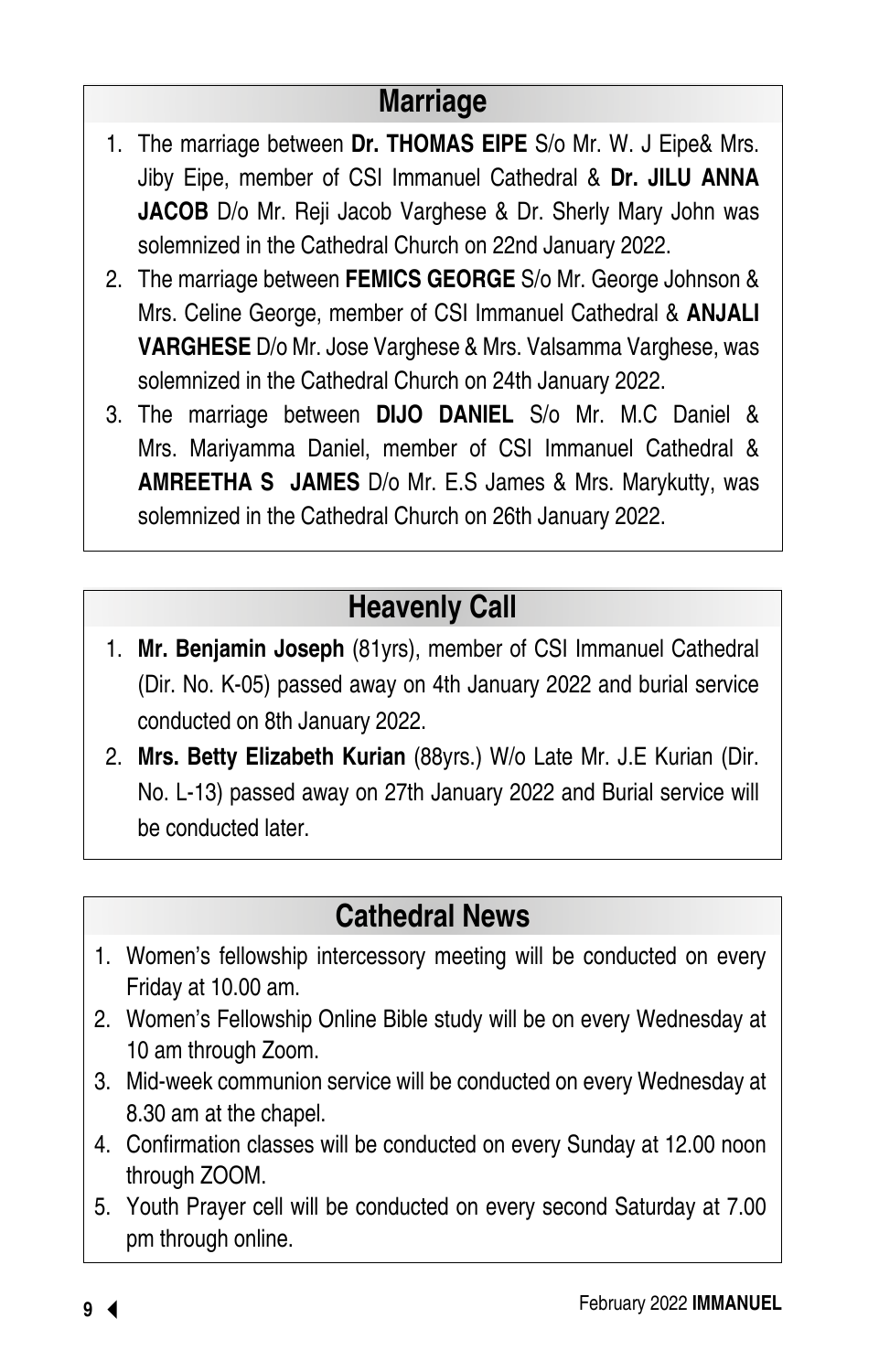## **MONTHLY CONTRIBUTIONS - 1st to 26th JANUARY 2022**

Please verify your contribution. If any addition, deletion or clarifications is needed, kindly contact: Vicar - 9746120602 or Secretary - 9388602722 or Treasurer - 9744425415

**MD** = Monthly Donation **MF** = Mission Fund **CMF** = Church Maintenance Fund

| <b>FELLOWSHIP MEMBERS</b> |      |  |               |                         |       |     |     |
|---------------------------|------|--|---------------|-------------------------|-------|-----|-----|
|                           | MD.  |  | <b>MF CMF</b> |                         | MD.   | MF. | CMF |
| Jacob C. E. Dr. FM 61a    | 2500 |  |               | Nisha Ann Joseph FM 27b | 300   |     |     |
| John J. Chandy FM 27c     | 300  |  |               | Suiatha Thomas FM 56b   | 3000  |     |     |
| Joseph J. Chandy FM 27a   | 300  |  |               | Thomas P. T FM 56a      | 3000  |     |     |
| Mariam Fenn Dr. FM 61b    | 2500 |  |               | <b>Grand Total</b>      | 11900 |     |     |

#### **MONTHLY CONTRIBUTIONS - MEMBERS**

**MS** = Monthly Subscription **MF** = Mission Fund **CMF** = Church Maintenance Fund

|                                        | ΜS    | ΜF   | <b>CMF</b>       |                                       | ΜS                 | МF   | CMF  |
|----------------------------------------|-------|------|------------------|---------------------------------------|--------------------|------|------|
| <b>Subscription Ac Zone A</b>          |       |      |                  | John Henry C. G 13a                   | 600                |      |      |
| Aleyamma Joshua A 15b                  | 50    | 50   | 50               | Molly Henry G 13b                     | 600                |      |      |
| Joshua A. G. A 15a                     | 50    | 50   | 50               | Santhosh Henry G 13c                  | 600                |      |      |
| Shiny Tharian A 13b                    | 1200  |      |                  | Sharon John G 13d                     | 600                |      |      |
| Tharian C. Vurgese A 13a               | 2400  |      |                  | <b>Subscription Zone I</b>            |                    |      |      |
| <b>Subscription Ac Zone B</b>          |       |      |                  | 150e<br>Arun Mathew James             | 500                |      |      |
| Abraham Chacko B 61a                   |       |      | 6000 19000 25000 | Ivan Mathews 150f                     | 500                |      |      |
| George Jacob K. B 12a                  | 2000  |      | 1000             | James Paul M. J 150a                  | 1500               | 500  | 500  |
| Gladia Sujith B 34d                    | 50    | 25   | 25               | Lyla James Paul 150b                  | 1500               |      |      |
| Koruth T. C B 22a                      | 50    | 100  | 50               | Zubin John James 150c                 | 500                |      |      |
| Luciamma Samuel B 34b                  | 100   | 50   | 50               | <b>Subscription Zone J</b>            |                    |      |      |
| Samuel T. J B 34a                      | 100   | 50   | 50               | Biju Jacob Abraham Dr. J 04a3600 1200 |                    |      | 4800 |
| Sujith Samuel B 34c                    | 50    | 25   | 25               | Rana G. Thomas J 30a                  | 1200               |      |      |
| Thankamani Koruth 22b                  | 50    | 100  | 50               | Rekha Jacob J 04b                     | 1200               | 1200 |      |
| Thomas Kuruvilla B 40a                 | 5000  | 2500 |                  | Siya Thomas J 30b                     | 1200               |      |      |
| Vineetha Williams B 46a                | 2000  |      |                  | <b>Subscription Zone K</b>            |                    |      |      |
| <b>Subscription Ac Zone C</b>          |       |      |                  | Susamma Benjamin K05                  | 600                |      |      |
| Abraham Mathew C48a                    | 1200  |      | 600              | <b>Subscription Zone L</b>            |                    |      |      |
| Abraham Rajiv Puthusseril C51b24001200 |       |      | 1200             | Boby Joseph Lt. Col (Retd) L 78a500   |                    |      |      |
| Binssy Mathew C42b                     | 1200  |      |                  | Boobi C Chandy L 09a                  | 600                |      |      |
| Chippy Elizabeth Jose C39d 6000        |       |      |                  | Boobi C Chandy L09a MF                | 400                |      |      |
| Elizabeth Roy Puthusseril C51a2400     |       |      |                  | Bubily B Wattasseril L 09e            | 600                |      |      |
| Geemol Abraham C48b                    | 1200  |      | 600              | Christie Marianne Thomas L 55c500     |                    | 500  |      |
| George G. Dr. C 39a                    | 12000 | 2000 | 3000             | Elizabeth Joseph L 78b                | 500                |      |      |
| Nitin Mathew George C 39d 6000         |       | 1500 |                  | George Jacob Dr. L 81a                | 21000              |      |      |
| Sheela George C 39b                    | 12000 | 1500 |                  | Lena Joseph L 55b                     | 500                | 500  |      |
| Vinod George Maliyekal C 42c1200       |       |      |                  | Mallie Abraham Dr. L 81b              | 21000              |      |      |
| <b>Subscription Ac Zone D</b>          |       |      |                  | Obily B Wattasseril L 09c             | 600                |      |      |
| Chinnamma Jacob D                      | 600   |      |                  | Omana Boobi L 09b                     | 600                |      |      |
| Jonathan Jacob Noble D43c              | 600   |      |                  | Sanju Bubily L 09f                    | 600                |      |      |
| Nirmal Jacob D                         | 600   |      |                  | Sudhir M Gabriel L91a                 | 1200               |      |      |
| Noble Jacob D43a                       | 600   |      |                  | Thomas Samuel L 55a                   | 500                | 500  |      |
| Reni Noble D43b                        | 600   |      |                  | Tressa Obily L 09d                    | 600                |      |      |
| Rev. P J Jacob D42a                    | 1200  |      | 300              | <b>Subscription Zone M</b>            |                    |      |      |
| Rini Sarah Gabriel D42d                | 600   |      |                  | Achamma Thomas M 26                   | 1200               |      |      |
| <b>Subscription Ac Zone E</b>          |       |      |                  | Cherian John Dr. M 07a                | 500                | 2000 | 500  |
| Aleyamma John E 11b                    | 4000  |      |                  | Gladis Varkey M26a                    | 1200               |      |      |
| Omana Paul E 21b                       | 600   |      |                  | Rajith J. Cherian M 07d               | 500                | 1000 | 500  |
| Paul A. P E 21a                        | 600   |      |                  | Revin C. Cherian M 07e                | 500                | 1000 | 500  |
| <b>Subscription Ac Zone F</b>          |       |      |                  | Susan Cherian Dr. M 7b                | 500                | 2000 | 500  |
| Daniel Selvaraj F 04a                  | 600   |      | 600              | <b>Subscription Zone N</b>            |                    |      |      |
| Nirmala Daniel F 04b                   | 600   |      | 600              | Thomas Johnson Dr. N 10a              | 2400               |      |      |
| <b>Subscription Ac Zone G</b>          |       |      |                  | <b>Grand Total</b>                    | 147100 38550 40550 |      |      |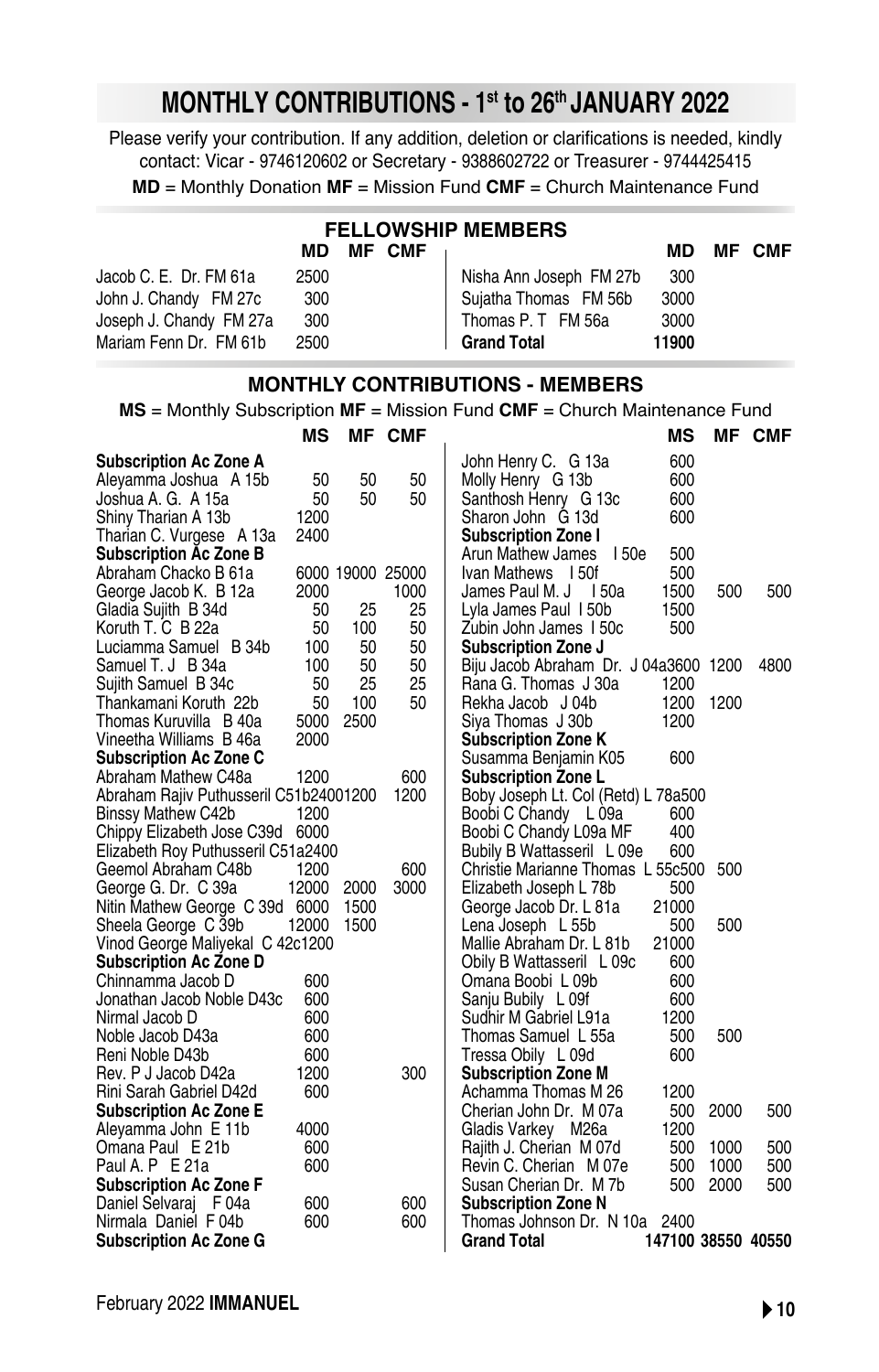





| 01-Feb                                                      |                 |                          |
|-------------------------------------------------------------|-----------------|--------------------------|
| Mrs. Rachel Antony<br>Miss. Angel Mary Paulose              | D-02(L)<br>E-24 | 9446055070<br>9495603403 |
| Mrs. Vigiliya Anil                                          | <b>B-15</b>     | 2663429                  |
| Mr. Bino Cherian                                            | I-09            | 8137858947               |
| Mr. Vinod Tharian Philip                                    | H-46            | 9946002110               |
| Mr. Paul Thomson                                            | M-31            | 9400259844               |
| 02-Feb                                                      |                 |                          |
| Mr. Samuel T J                                              | $B-40$          | 9447577986               |
| Mr. Radhakrishnan (Roy}                                     | $V-14$          | 9745173204               |
| Mrs. Saradha Silas                                          | C-39            | 9388874633<br>9505736622 |
| Dr Mrs. Miriam George Fenn FM 061(M)<br>Dylan Joshua Punnen | $C-31$          | 9895297897               |
| 03-Feb                                                      |                 |                          |
| Mr. Jolly George                                            | E-13            | 9446290892               |
| Mr. Gladston D P S                                          | FM 019(J)       | 9447233916               |
| Miss. Reynah Maria John                                     | K-17            | 2556796                  |
| Miss. Christine Priscilla E                                 | $L-21$          | 2427239                  |
| Adv. Joseph P K (Adv.)                                      | G-20            | 9388844881               |
| Mr. Idicula John                                            | B-16            | 8089351321               |
| Mr. Johnson Varghese                                        | $H-20$          | 9495035400               |
| Mr. Ajumon Stanley                                          | $-27$           | 9497276513               |
| Mr. Aaron Jacob Chandy                                      | G-11            | 2539146                  |
| Miss. Christine Deepak                                      | J-06            | 2345757                  |
| 04-Feb                                                      |                 |                          |
| Aaron Stanley Kunnathumkara Praveen                         |                 |                          |
|                                                             | I-37            | 2335256                  |
| Mr. Michael John                                            | J-12            | 2335954                  |
| Miss. Aksa Saji                                             | l-33            | 2346432                  |
| Mr. Sam Varghese                                            | M-26            | 9746463274               |
| Mr. Jacob W N                                               | H-36            | 2341827                  |
| Mrs. Shyna Johnson                                          | H-20            | 9400762938               |
| Mrs. Susy lype Varghese                                     | J-13            | 2344949                  |
| Mrs. Jonisha Anna Koshy                                     | G-07            | 9447986337               |
| Miss. Neetu Vinu Koshy                                      | L-79<br>$J-06$  | 9496455900<br>9447585107 |
| Mr. Deepak George<br>Miss. Ezra Elizabeth Mani              | H-27            | 2403420                  |
| Miss. Rachel Eipe                                           | $-14$           | 9994386351               |
| Miss. Richa Thomas Wilson J-39                              |                 | 9847177475               |
| 06-Feb                                                      |                 |                          |
| Mr. Manoj Mathew                                            | H-03            | 9847021508               |
| Mr. Saji Samuel                                             | C-38            | 9249320737               |
| Mrs. Anila Deepak                                           | J-06            | 9495818116               |
| Mr. Varghese Jacob V                                        | l-21            | 2337508                  |
| Mr. Sathyan Chacko                                          | $G-29$          | 9895525964               |
| Mr. Bibin Mathen                                            | A-02 (M)        | 9846377403               |
| 07-Feb                                                      |                 |                          |
| Mr. Sophia Ann Samuel                                       | L-45            | 9846037037               |
| Mrs. Leelamma Thomas                                        | $L-12$          | 9497736901               |
| 08-Feb                                                      |                 |                          |
| Mr. Deepu Lal Mohan                                         | K-21            | 9895011996               |
| Mrs. Prathibha G N                                          | H-46            | 9447506381               |
| Mrs. Beena Sosa Saji                                        | J-31            | 9495987786               |
| Mrs. Christal Pearl Chacko K-21                             |                 | 9744101996               |

| Miss. Ashara T                       | K-19       | 9288068025   |
|--------------------------------------|------------|--------------|
| 09-Feb                               |            |              |
| Miss. Sneha Susan Mathew J-36        |            | 2349497      |
| Chithra S Chandy                     | K0362011   | 6585060      |
| Mr. Anoop John                       | $M-13$     | 9746026768   |
| 10-Feb                               |            |              |
| Miss. Naomi Mathews                  | $G-23$     | 2537183      |
| Mrs. Susan Abraham                   | K-38       | 9495045324   |
| Mrs. Sujo Biju                       | FM 008(I)  | 9495600496   |
| Noah Paul Thomas                     | D-27       | 6454545      |
| Ms. Tanya Elizabeth Jacob J-15       |            | 2343915      |
| Aron Koshy Cherian                   | $C-44$     | 9176644481   |
| Mrs. Ivy Mathew                      | $L-15$     | 9847033214   |
| 11-Feb                               |            |              |
| Mr. Cherian Ninan                    | K-35       | 9895243121   |
| Mr. Santhosh Henry                   | G 013 2011 | 6524188      |
|                                      | G-19       | 8547000092   |
| Mrs. Vilsamma K G                    |            |              |
| Mrs. Molly R Ben                     | FM 041(M)  | 9645010000   |
| Joseph N V                           | V-11       | 9495673662   |
| Miss. Nimitha Varghese               | $B-51$     | 2664719      |
| Mrs. Remya Chacko                    | $1 - 07$   | 8592859275   |
| 12-Feb                               |            |              |
| Mr. George M Ninan                   | $I-18$     | 2344966      |
| Mrs. Manju Sara Jacob                | G-03       | 2409040      |
| Dr Mrs. Dinu Elizabeth Joseph J-35   |            | 2344805      |
| Mr. Elias T Mani                     | FM 072(M)  | 9946112569   |
| <b>Ryan Thomas Thomson</b>           | FM 097(C)  | 9961994412   |
|                                      |            |              |
| Mrs. Anju Achamma Abraham L-01       |            | 8971675305   |
| 13-Feb                               |            |              |
| Miss. Betty Judin B                  | M-07 (C)   | 9447716828   |
| Miss. Miralini Anna Mathai           | L-72       | 9446550422   |
| Miss. Amy Maria Robin                | FM 045(D)  | 6506068      |
| Mrs. Elizabeth E M                   | $E-10$     | 9446050095   |
| Mr. Suresh Kumar                     | N 006 2011 | 2601460      |
| Mrs. Resa Rita Nicholas              | $L-51$     | 2807720      |
|                                      |            |              |
| Mrs. Reshma Mary Kuruvilla<br>14-Feb | $C-20$     | 0416 2331340 |
|                                      |            |              |
| Mrs. Selvasutha M                    | M-31       | 9946042265   |
| Dr Mrs. Saira George                 | FM 092(L)  | 9747045591   |
| Michael Ray                          | D-08       | 2380231      |
| Mrs. Seena Mary Varghese (O) I-05    |            | 2344950      |
| Miss. Sanjana Christa Pavamani H-29  |            | 9847050648   |
| Mrs. Celinamma K S                   | J-21       | 9496246339   |
| Mr. Roy Vargese Paul (O)<br>15-Feb   | $-45$      | 9895055005   |
| Mrs. Geetha Wesley                   | FM 060(J)  | 9447734865   |
| Solamon M P                          | V-16       | 9526242097   |
| Joseph KD                            | $L-42$     | 9447095833   |
| Miss. Benesha B                      | FM 120(H)  | 9946449077   |
| Dr. Thomas D Dr.                     | FM 051(H)  | 9895484886   |
| Mrs. Nita Elsa Joseph                | G-24       | 2530662      |
| Mrs. Luciyamma Joseph                | B-40       | 9496067343   |
| 16-Feb                               |            |              |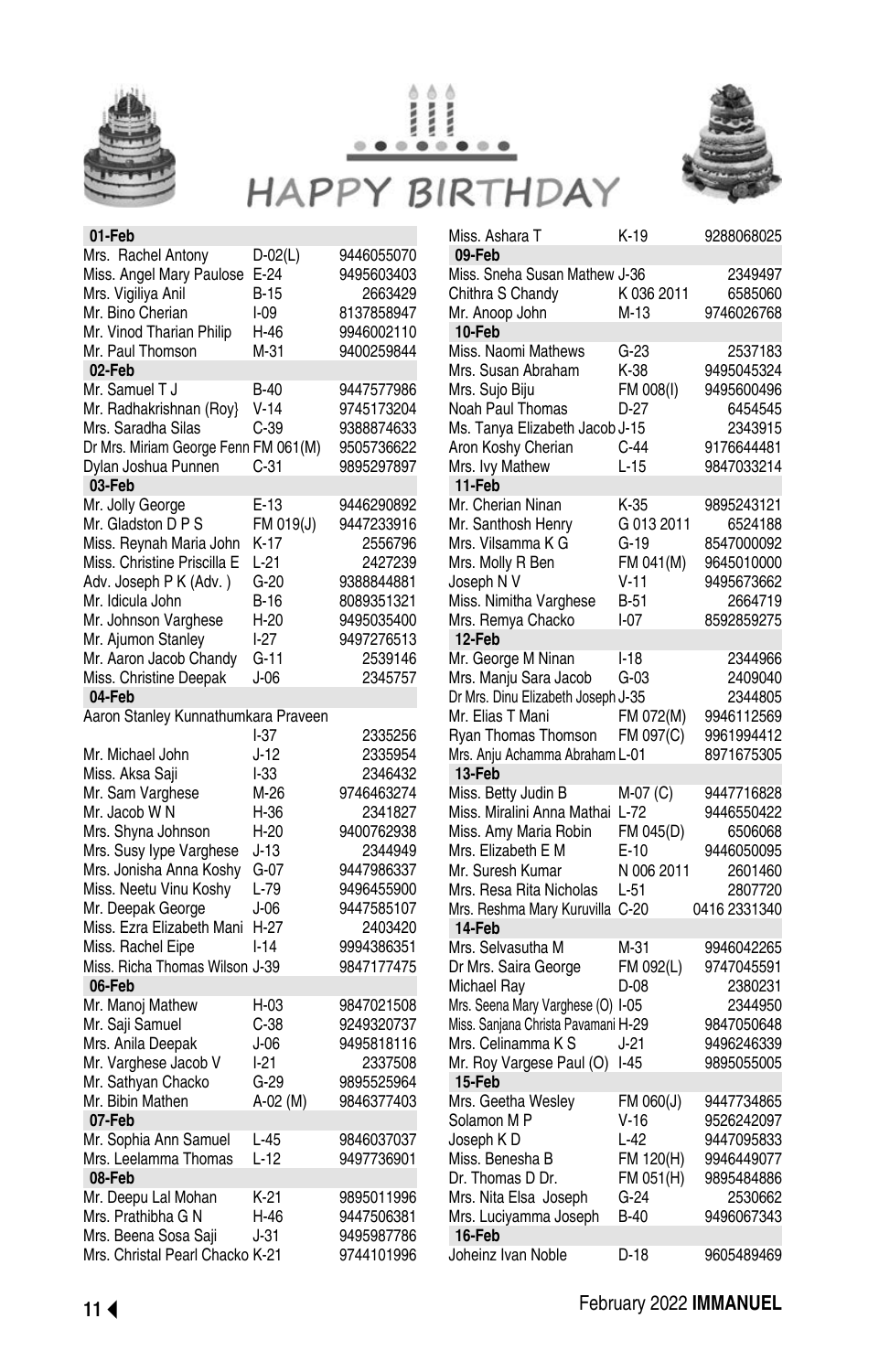| Mr. Thomas Jacob                                | J-14        | 2801899                  |
|-------------------------------------------------|-------------|--------------------------|
| Mrs. Jincy Jacob                                | $G-22$      | 9656128113               |
| Joachim Jake Noble                              | D-18        | 9605489469               |
| Dr. Mathew Zachariah                            | $E-17$      | 9995263540               |
| Mr. George Abraham Kalathil O-11                |             | 0481 2578410             |
| Mrs. Alice M John                               | B-20        | 9845210200               |
| Mrs. Raichal Abraham                            | L-02        | 9446067723               |
| 17-Feb                                          |             |                          |
| Mr. Sam Shine Mathew                            | FM 139 (K)  |                          |
|                                                 | B-05        | 9446520067               |
| Mrs. Aleyamma M J                               |             |                          |
| Mr. George Oommen                               | L-27        | 9847676648               |
| George Varghese                                 | FM 058(C)   | 2206832                  |
| Arthur Denny Anish                              | A-01        | 8606089491               |
| Mr. Lin George Varghese                         | N-08        | 8281806829               |
| 18-Feb                                          |             |                          |
| Mrs. Gladys Stanley                             | $-51$       | 2335256                  |
| Miss. Esther Ann John                           | $B-22$      | 9495389102               |
| 19-Feb                                          |             |                          |
| Mr. Nibu Issac Jorim                            | J-34        | 9656414693               |
| Bonny V Cherian                                 | C 007 2011  | 9847298617               |
| Mrs. Sharon John                                | G 013 2011  | 6524188                  |
| Mrs. Suseela Varghese                           | L-77        | 8714815692               |
| Mrs. Emily Thomas                               | <b>B-10</b> | 8281507917               |
| 20-Feb                                          |             |                          |
| Mrs. Shyla Eapen                                | $C-09$      | 8891579747               |
| Dr Mrs. Susan Cherian                           | M-08        | 9447817302               |
| Mr. Ashok Philip Mathew                         | L-22        | 2423392                  |
| Bensam B                                        | FM 120(H)   | 9946449077               |
| Ms. Amanda Rose David                           | FM 021(C)   | 9446336353               |
| Mr. Irit Kuruvilla                              | <b>B-35</b> | 9895392338               |
| Ms. Hazel Mary Kurian                           | 0-14        | 9947210952               |
| Miss. Elizabeth George                          |             | 9605822931               |
|                                                 | L-81        |                          |
| Mr. George Thoms Vurgese (Capt) L-28            |             | 9895439075               |
| Steve James John                                | B-37        | 9847187509               |
| Miss. Hanna Mariam Jiby                         | M-12        | 9946921751               |
| Mr. Roshan Jacob George                         | F-16        | 2536810                  |
| 21-Feb                                          |             |                          |
| Mrs. Sarah Koshie                               | K-33        | 9567660140               |
| Mrs. Ankhiya Eapen                              | D-03        | 2354289                  |
| Mr. Baggio Prakash Varghese J-27                |             | 9847902611               |
| Mrs. Ann Abraham                                | $O-14$      | 9947210952               |
| 22-Feb                                          |             |                          |
| Mrs. Aleyamma Mathew                            | H-03        | 2334614                  |
| Mr. George A J                                  | C-11        | 9447305859               |
| Mrs. Anagha Solaman                             | $V-16$      | 9526242097               |
| Mr. Asher D Savio                               | $V-01$      | 9995893200               |
| Sebella Bonny                                   | C 007 2011  | 2354026                  |
| 23-Feb                                          |             |                          |
| Miss. Eliana Ray                                | D-08        | 2380231                  |
| Mrs. Ashish E George                            | FM-146(C)   | 9619629142               |
| Mr. Mathew K Joseph                             | FM 032(J)   | 9846060466               |
| Mr. Praveen John Kurian                         | G - 42      | 9446740101               |
| Mr. Geeorge Johnson                             | $O-16$      | 9497227200               |
| Mr. Stephen P D                                 | E-33        | 9446332522               |
| 24-Feb                                          |             |                          |
|                                                 |             |                          |
| Mrs. Geemol Abraham K<br>Mrs. Sera Bibi Cherian | C-48        | 8921400871<br>8691088188 |
|                                                 | FM 130(C)   |                          |
| Mrs. Pamela Anna Mathew C-14                    |             | 9895136006               |
| Mr. Jason Prince                                | FM 039(B)   | 9846022461               |
| 25-Feb                                          |             |                          |
| Mr. Nevil Jacob Paul                            | $C-28$      | 9746003260               |

| Mr. Rohit Varghese (O)                   | N-13                | 9895514356                  |
|------------------------------------------|---------------------|-----------------------------|
| Mr. Daniel Varghese John                 | H-19                | 2348468                     |
| Mr. George Koruth                        | $1-26$              | 2349341                     |
| 26-Feb                                   |                     |                             |
| Mr. Jebu Joseph                          | FM 084(I)           | 9995849729                  |
| Mr. Arun Samuel Eapen                    | D-24                | 2354289                     |
| Mrs. Ivan Mathews (O)                    | l-04                | 2347305                     |
| Mrs. Geetha Varghese                     | M 010 2011          | 2781271                     |
| Mr. Jacob Chandy                         | $G-12$              | 9847510000                  |
| 27-Feb                                   |                     |                             |
| Mr. Justin A                             | FM 031(C)           | 9995541128                  |
| Mr. Thomas T E                           | FM 091(E)           | 9946144335                  |
| Mrs. Elsie Varghese                      | l-55                | 8089905824                  |
| Mrs. Omana Paul                          | E-23                | 9349128449                  |
| Miss. Sharon Solomon                     | E-32                | 2706099                     |
| Mr. George KD                            | $J-11$              | 9446064940                  |
| Mrs. Jaimol Aju                          | G-01                | 9895687594                  |
| Mrs. Jessy Mathew<br>28-Feb              | H-24                | 9746339544                  |
|                                          |                     |                             |
| Mr. Joseph Fenn                          | K-09                | 2550389<br>9895544195       |
| Mrs. Alice Varghese<br>Mrs. Mareena John | I-03                |                             |
|                                          | J-23                | 9446743075                  |
| Mr. Samuel Jacob Kurian                  | $E-40$<br>FM 029(J) | 96 6504600479<br>8891234112 |
| Mr. Joseph Mathew                        |                     |                             |
| 01-Mar<br>Dr. Missnamitha Mathew         | E-17                | 9538417351                  |
| Mrs. Jency Susan Jose                    | D-13                | 9895783983                  |
| Mrs. Anna Thomas ChackoB-01              |                     | 8086108888                  |
| Mrs. Saro Issac                          | $L-30$              | 9895847254                  |
| Mrs. Betsy Sunil                         | F-20                | 9895285885                  |
| Miss. Emma Anne Philip                   | H-44                | 2347338                     |
| $02$ -Mar                                |                     |                             |
| Miss. Elizabeth Mathews                  | E-29                | 2392633                     |
| Mr. Eldhose M S                          | K-34                | 9995441847                  |
| Mrs. Rona Thomas (Mrs)                   | H-31                | 9447804581                  |
| Mrs. Leela P G                           | D-15                | 2366304                     |
| Mr. Bittu Tom Varkey                     | G-07                | 9895225627                  |
| 03-Mar                                   |                     |                             |
| Mrs. Sutha Ponraj                        | FM 069(H)           | 9387227163                  |
| Master. Lucas Alex Varkey G-07           |                     | 9447986337                  |
| Miss. Anshita Ann KuruvillaH-40          |                     | 9447347621                  |
| Mr. Satheesan M                          | K-34                | 8943419332                  |
| Mr. Roshan Chandy                        | $C-35$              | 9846076075                  |
| Mr. Rency Nainan Philip                  | $F-17$              | 8086943892                  |
| 04-Mar                                   |                     |                             |
| Mr. Vibin Chacko Issac                   | L-78                | 9916576348                  |
| Mr. Moti J Mathew                        | E-26                | 9497788852                  |
| 05-Mar                                   |                     |                             |
| Mrs. Aneetta Merine Varkey               | F-31                | 9895403616                  |
| Mr. Jiji Kurian George                   | 0-14                | 9947210952                  |
| Mrs. Saramma Mathew                      | $F-11$              | 8547339100                  |
| Mr. Riju P John                          | $G-17$              | 9846066618                  |
| Miss. Ruelle Rino                        | L-61                | 9746121346                  |
| Mr. Biju George Paul (O)                 | I-05                | 9745858351                  |
| 06-Mar                                   |                     |                             |
| Miss. Elizabeth Ipe                      | B-17                | 2665134                     |
| Mr. Sonnie Joseph Joseph J-35            |                     | 2344805                     |
| Miss. Riya Achu Kurien                   | FM 094(K)           | 8086245245                  |
| Ms. Jini Thomas                          | G-41                | 9895185888                  |
| Mrs. Elizabeth Idicula                   | B-16                | 2664996                     |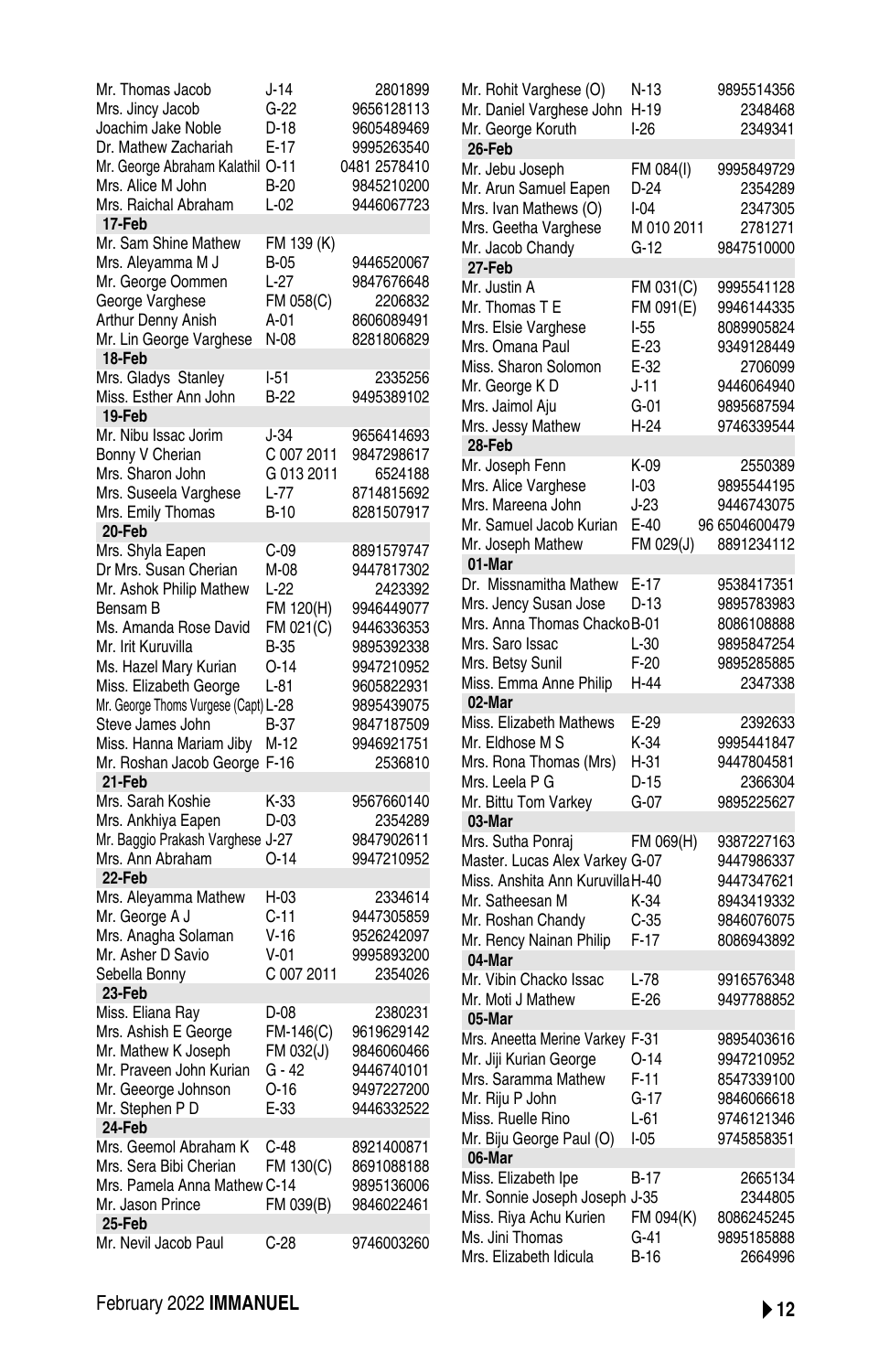

| 01-Feb           | Mr. Johnson Varghese                |                         | & Mrs. Shyna Johnson                          | $H-20$         | 9495035400         |
|------------------|-------------------------------------|-------------------------|-----------------------------------------------|----------------|--------------------|
| $01-Feb$         | Mr. Rajit John Cherian Dr           |                         | & Mrs. Soumya Mary Koshy Dr.                  | $M-08$         | 2761507            |
| $02$ -Feb        | Mr. Johns V John                    | &                       | Mrs. Mercy Johns                              | $G-18$         | 4712790829         |
| $02$ -Feb        | Mr. Delvis Roy R S                  |                         | & Mrs. Soumya Delvis                          | $O-09$         | 0471 6528109       |
| 02-Feb           | Mr. Nithin A                        | &                       | Mrs. Rithu Rachel Philip                      | $L - 84$       | 9995105757         |
| 03-Feb           | Mr. Dijo K Jose                     |                         | & Mrs. Neethu Thomas                          | $B-08$         | 8281859154         |
| 03-Feb           | Mr. Madhu Radhakrishnan (Adv)       | $\overline{\mathbf{g}}$ | Mrs. Sarah Madhu (Adv)                        | $E-16$         | 0484-4030230       |
| 03-Feb           | Mr. Navamani Jebaraj D              | &                       | Mrs. Greeshma N M                             | FM 135 (I)     | 9895295525         |
| 03-Feb           | Mr. Mathew M C (Dr)                 |                         | & Mrs. Anna Mathew (Dr)                       | $M-18$         | 9443331948         |
| 03-Feb           | Mr. Naveen Philip                   | &                       | Mrs. Malini Eapen (Dr.)                       | $B-36$         | 9846072117         |
| 03-Feb           | Mr. John M J (Dr) Comdre            | &                       | Mrs. Mary John                                | J-20           | 9746241975         |
| $04-Feb$         | Mr. George Pulimood                 | &                       | Mrs. Tina George Pulimood                     | FM 090(C)      | 9946012334         |
| 04-Feb           | Mr. Jacob Ipe (O)                   | &                       | Mrs. Nina Ipe                                 | FM 114(E)      | +971 50 5536108    |
| 04-Feb           | Mr. Daniel Joseph                   | &                       | Mrs. Mary George                              | $B-07$         | 9447978433         |
| 05-Feb           | Mr. Jijo Thomas                     |                         | & Mrs. Daisy Anna Thomas                      | $L-12$         | 9995186900         |
| 06-Feb           | Mr. Varkey P J                      | &                       | Mrs. Davis Varkey                             | $B-53$         | 9495810796         |
| 06-Feb           | Mr. Sarosh Kuruvilla                |                         | & Mrs. Rehana Kuruvilla                       | $B-35$         | 2664668            |
| 08-Feb           | Mr. George Cherian (Jr.) (O)        | &                       | Mrs. Sailaja Cherian                          | $D-06$         | 98400041956        |
| 08-Feb           | Mr. Wesley Veda J                   |                         | & Mrs. Geetha Wesley                          | $FM$ 060 $(J)$ | 9633634060         |
| 08-Feb           | Mr. Mani T Kuruvilla                |                         | & Mrs. Anushree Kuruvilla                     | $C-34$         | 2356509            |
| 08-Feb           | Mr. Vitlog T M                      | &                       | Mrs. Mariamma Vitlog                          | $M-33$         | 9446347603         |
| 09-Feb           | Mr. George Ninan                    |                         | & Mrs. Aleyamma George                        | $E-38$         | 9400313779         |
| 09-Feb           | Mr. Abraham P V                     | &                       | Mrs. Pushpa Sari Abraham                      | $E-01$         | 9567260840         |
| 09-Feb           | Mr. Bill Kurien George              | &                       | Mrs. Preetha Elizabeth Thomas                 | $G-35$         | 9995654185         |
| 10-Feb           | Mr. Joseph K J                      | ጼ                       | Mrs. Rachel K S                               | $M-37$         | 9539588450         |
| 10-Feb           |                                     |                         | & Mrs. Omana Boobi                            | $L-17$         | 9633702983         |
| 10-Feb           | Mr. Boobi C Chandy                  | &                       |                                               | $G-12$         | 2350612/9847510000 |
| 10-Feb           | Mr. Jacob Chandy<br>Mr. Assaria V J |                         | Mrs. Shirin Chandy                            |                | 9446030067         |
|                  |                                     |                         | & Mrs. Aleyamma M J                           | $B-05$         |                    |
| 10-Feb<br>10-Feb | Mr. Varghese P D                    | &                       | Mrs. Mery Varghese                            | N-14           | 9633412196         |
|                  | Mr. Prathap S Pavamani              |                         | & Mrs. Tilly J Pavamani                       | $H-29$         | 9347280910         |
| 11-Feb           | Mr. Mathew Simon                    |                         | & Mrs. Sheela Mathew                          | $N-07$         | 9745171064         |
| $11-Feb$         | Mr. Thomas Thomas                   |                         | & Mrs. Elisabath Thomas                       | F53            | 00973 17258472     |
| 11-Feb           | Mr. Selvaraj A                      | &                       | Mrs. Emy Selvaraj                             | $L-68$         | 9809042129         |
| 11-Feb           | Mr. Nithin Mathew George            | &                       | Mrs. Chippy Elizabeth Jose                    | $C-13$         | 2323416            |
| $12-Feb$         | Mr. Thomas Varghese A               |                         | & Mrs. Annamma Varghese                       | $H-41$         | 9847049877         |
| 14-Feb           | Mr. Robinson J                      | &                       | Mrs. Silvilet Jaya Bai L                      | $O - 09$       | 9447063992         |
| $14$ -Feb        | Mr. George G (Dr)                   | &                       | Mrs. Sheela George                            | $C-13$         | 7736387337         |
| 14-Feb           | Mr. Sushil George Mathai            | &                       | Mrs. Mary Mathai                              | $L-72$         | 9446550422         |
| 15-Feb           | Mr. Chandy C                        | &                       | Mrs. Mary Vanitha Chandy                      | $C-07$         | 9895726165         |
| 15-Feb           | Mr. Antony Michael                  | &                       | Mrs. Rachel Antony                            | $D-02(L)$      | 9446559070         |
| 16-Feb           | Mr. Ninan M George                  |                         | & Mrs. Susan Ninan                            | $L-51$         | 8111921772         |
| $17-Feb$         | Mr. Kurian Peter Rev                | ጼ                       | Mrs. Smitha Kurian                            | $C-21$         | 9746418787         |
| 18-Feb           | Mr. Manoj Jons David                |                         | & Mrs. Jasmine Catherine Celestine FM 132 (K) |                | 9895711759         |
| $20$ -Feb        | Mr. Stephen Korah Thomas            |                         | & Mrs. Hriiyiphro Kayina                      | $N-16$         | 9539262207         |
| $21-Feb$         | Mr. Jacob Mathew K                  | &                       | Mrs. Phimy Sharon Varkey                      | $K-15$         | 9886537634         |
| $23$ -Feb        | Mr. Thomas Johnson (Dr.)            | &                       | Mrs. Venus Thomas                             | $N-11$         | 9496213392         |
| 23-Feb           | Mr. Prakash Abraham (Dr) (O)        | &                       | Mrs. Susan Prakash                            | $L-57$         | 9446211415         |
| 23-Feb           | Mr. Sam George                      |                         | & Mrs. Elizabeth Gracy Sam                    | $E-30$         | 9446447240         |
| $25 - Feb$       | Mr. Jerin Johns                     | &                       | Mrs. Retty Johnson                            | $G-18$         | 9447984366         |
| $25-Feb$         | Mr. Mathew Thomas                   |                         | & Mrs. Sajini Mathew                          | FM 068(E)      | 9447666284         |
| $26$ -Feb        | Mr. Johnson C M                     |                         | & Mrs. Rosamma C C                            | $C-17$         | 9447191846         |
| 26-Feb           | Mr. John Daniel                     |                         | & Mrs. Mimmy John                             | $1 - 58$       | 9847453748         |
| $27-Feb$         | Mr. Nikhil Mani Oommen              |                         | & Mrs. Bhavya Nikhil Mani                     | $H-27$         | 9995731246         |
| $28$ -Feb        | Mr. Alexander John V                |                         | & Mrs. Annamma Alexander                      | $J-01$         | 9447221092         |
|                  |                                     |                         |                                               |                |                    |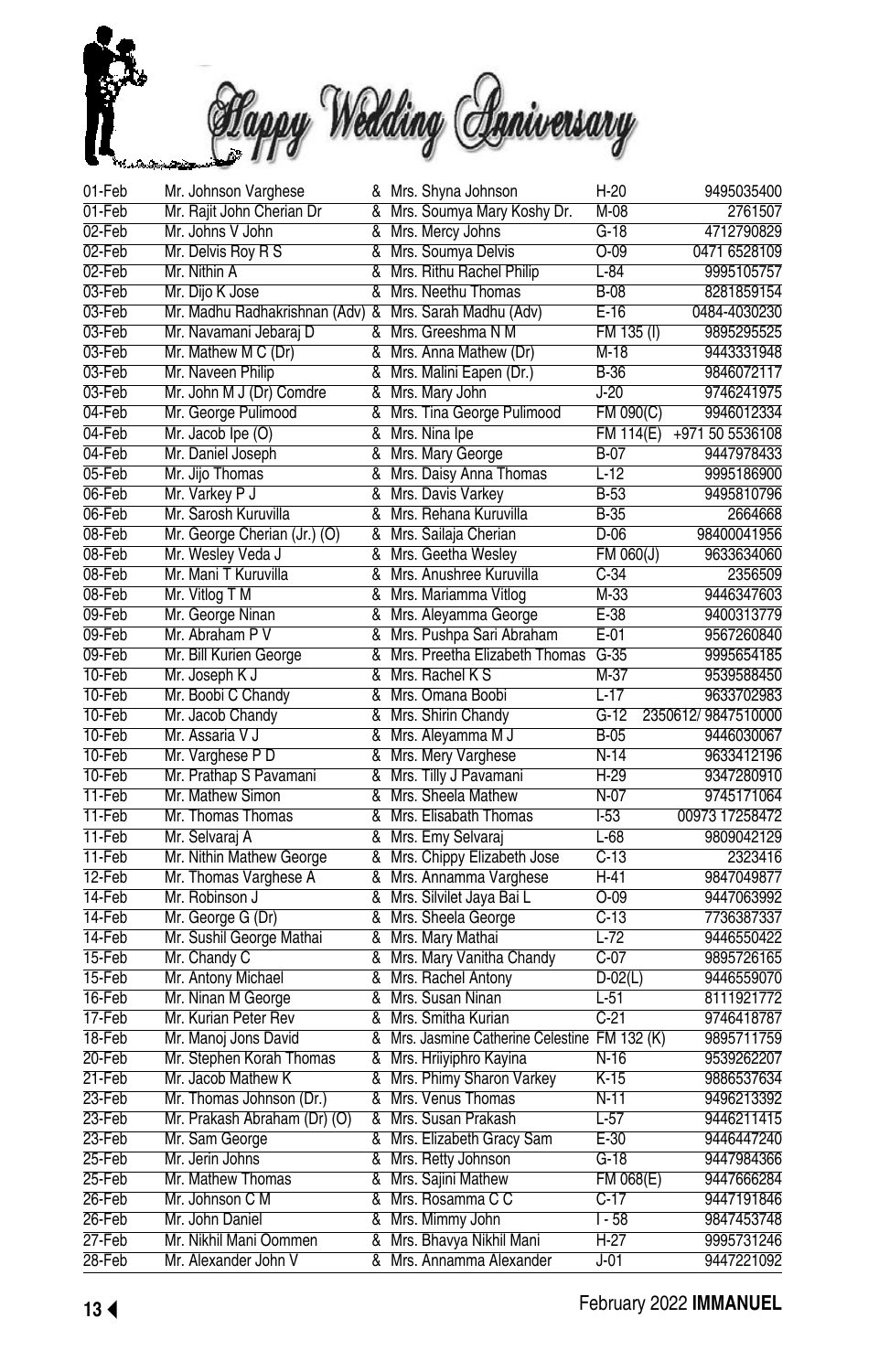| Crossword created by Liz Verghese John |             |             |              |             |   |             |   |   |   |   |   |
|----------------------------------------|-------------|-------------|--------------|-------------|---|-------------|---|---|---|---|---|
| D                                      | K           | I           | M            | X           | A | R           | ┡ | O | M | Q | F |
| Н                                      | A           | X           | Q            | U           | D | F           | ς | Α | U |   | S |
| ソ                                      | P           | V           | Н            | J           |   | Ġ           | A | z | P |   | A |
| E                                      |             | $\mathsf S$ | I            | Y           | ς | C           | I | N | Κ | E | M |
| U                                      | 0           | B           | M            | D           | U | E           | A | D |   | J | S |
| J                                      | J           | U           | R            | I           | A | H           | 0 | C | E | ソ | 0 |
| C                                      | $\mathsf S$ | U           | $\mathsf{S}$ | K           | T | T           | H | U | W | 0 | N |
| R                                      | E           | N           | B            | A           | N | A           | Q | I | K | I | N |
| N                                      | U           | Ġ           | N            | T           | W | I           | G | S | V | A | E |
| D                                      | I           | 0           | B            | $\mathsf S$ | P |             | Y | W | Ġ | Н |   |
| R                                      | J           | T           | S            | I           | K | 0           | D | Α | Z | X | 0 |
|                                        |             | H           | R            | N           | R | $\mathbf G$ | Β |   | M | E | V |

**CROSSWORD - 21**

Answers will be published in the next issue of the newsletter.

### **QUESTIONS**

- 1. Army commander in King Saul's army?
- 2. Sent to fight against the Midianites?
- 3. A Hittite warrior in David's army?
- 4. Selected to lead the Israelites after Moses?
- 5. Described as a brave young warrior?
- 6. A skilled shepherd and a fearless warrior who later became king?
- 7. Son of Saul David's best friend?
- 8. A judge of Israel, known for his incredible physical strength?
- 9. Israel's first king?
- 10. Champion of the Philistians?

### **Answers for the CROSSWORD - 20**

- 1. JUDEA
- 2. NAZARETH
- 3. QUIRINIUS
- 4. SAVIOR
- 5. LUKE
- 6. TREASURED
- 7. REGISTER
- 8. MANGER
- 9. AFRAID
- 10. AUGUSTUS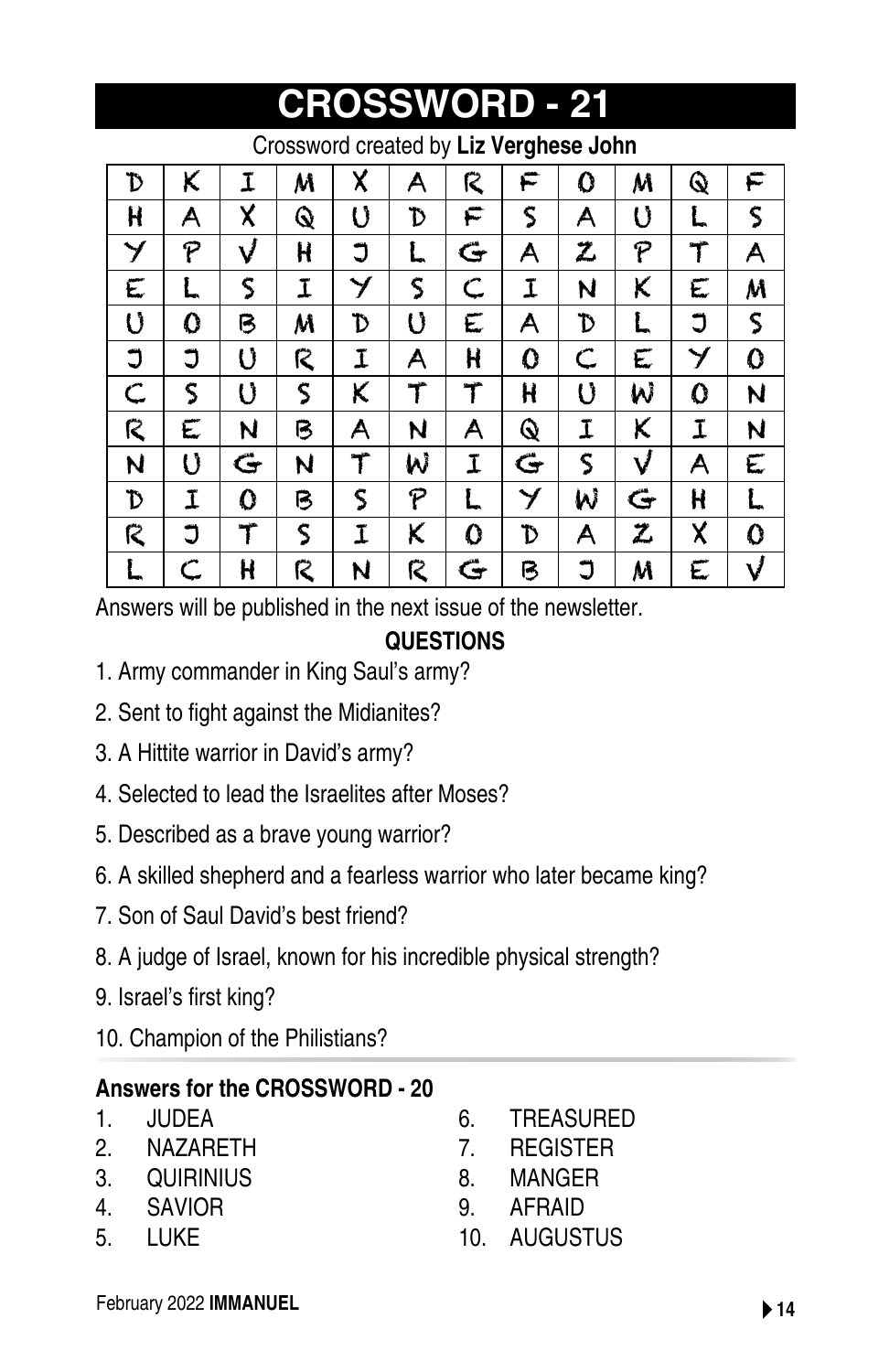

**February 6, 2022, Sunday 5th Sunday after Epiphany Christ the Pattern for Life**  OT Exod.20:1-17 Psalm 72:11-20 Epistle Heb.3:1-14 Gospel Luke 10:25-37 **February 13, 2022, Sunday 9th Sunday before Easter The Inter-dependence in Creation**  OT Gen.2:1-15 Psalm 104:24-35 Epistle Col.2:16-23 Gospel Matt.13:1-9 **February 20, 2022, Sunday 8th Sunday before Easter The Corruption of Creation** OT Isa.5:1-13 Psalm 8 Epistle Gal.1: 5-10 Gospel Luke 10:13-16 **February 27, 2022, Sunday 7th Sunday before Easter Lent: A Time of Redemption** OT Isa.58: 1-14 Psalm 6 Epistle Rom.2:1-13 Gospel John 5:1-9 **Ash Wednesday** Psalm 102 Epistle Phil.2:1-11 Gospel Mark 8:31-38 **March 6, 2022, Sunday 6th Sunday before Easter 1st Sunday in Lent**  OT Fsther 4:1-17 Psalm 43 Epistle Acts 15:12-21 Gospel Mark 1:40-45 **March 13, 2022, Sunday 5th Sunday before Easter 2nd Sunday in Lent** OT 2 Sam.12:1-14 Psalm 32 Epistle Acts 8:9-25 Gospel Mark 2:1-12

**March 2, 2022, Wednesday Cross: A Call to Vicarious Suffering** OT 1 Kings17: 12 – 24 **Being with Outcasts and Marginalized Releasing from the Burden of Sin**